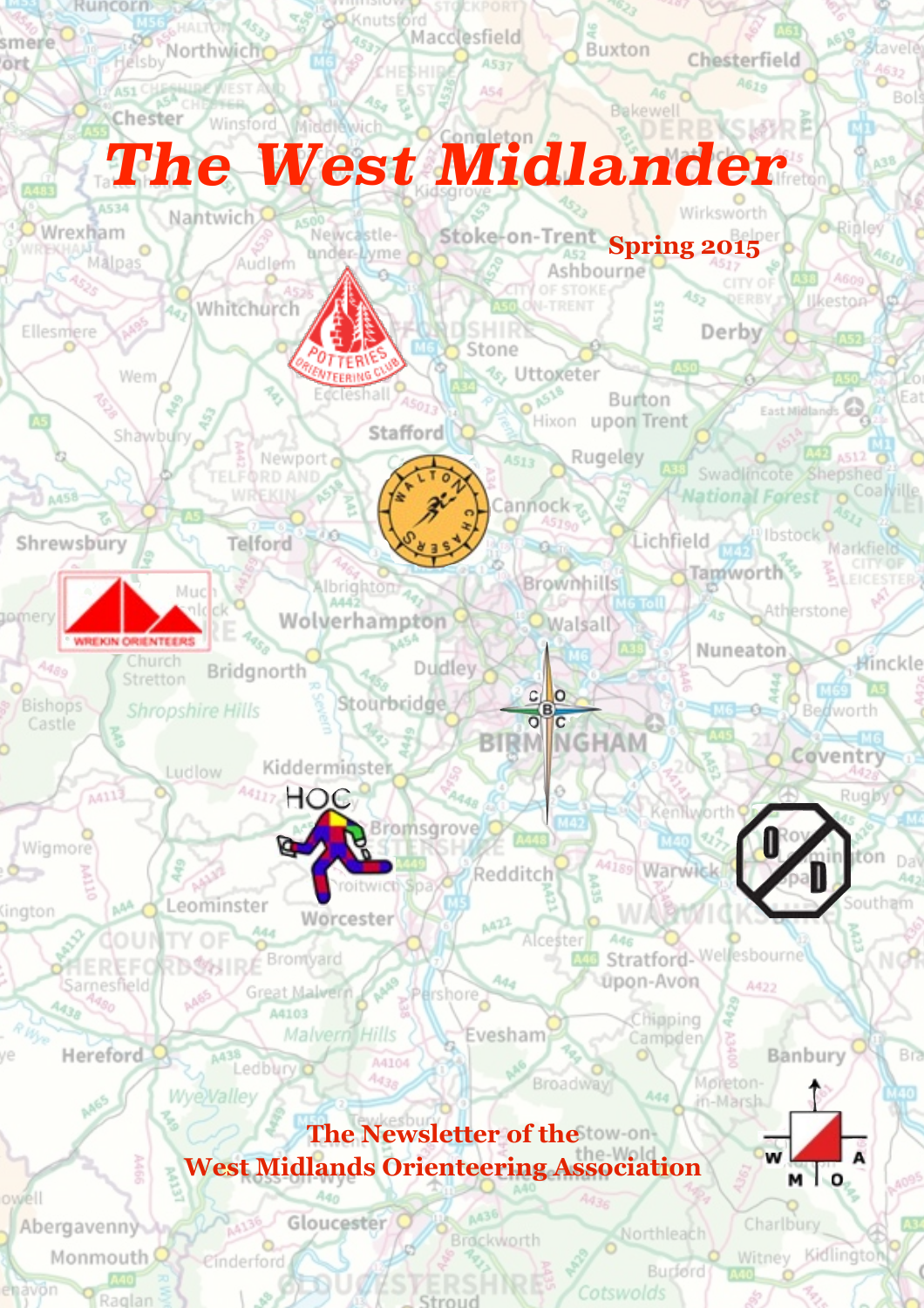# **Association Officials**

| Chairman                    | Bob Brandon (OD)        | chair@wmoa.org.uk       |
|-----------------------------|-------------------------|-------------------------|
| Vice-Chairman               | Ray Collins (WCH)       | vicechair@wmoa.org.uk   |
| Secretary                   | Delia Kingsbury (WRE)   | secretary@wmoa.org.uk   |
| <b>Treasurer</b>            | Barry McGowan (HOC)     | treasurer@wmoa.org.uk   |
| Fixtures Secretary/Rep.     | Allan Williams (WCH)    | fixtures@wmoa.org.uk    |
| Newsletter Editor           | Rod Postlethwaite (WRE) | newsletter@wmoa.org.uk  |
| Coaching Rep.               | <vacant></vacant>       | coaching@wmoa.org.uk    |
| <b>Colour Badge Awards</b>  | Hilary Simpson (OD)     | colourbadges@wmoa.org.u |
| Controllers' Co-ordinator   | Henry Morgan (POTOC)    | controlling@wmoa.org.uk |
| Data Privacy Officer        | <vacant></vacant>       | dataprivacy@wmoa.org.uk |
| E-mail Tree Co-ordinator    | <vacant></vacant>       | emailnews@wmoa.org.uk   |
| Handbook Editor             | Rod Postlethwaite (WRE) | handbook@wmoa.org.uk    |
| Junior Squad Co-ordinator   | Melanie Elkington (OD)  | juniorsquad@wmoa.org.uk |
| League Results Co-ordinator | Lesley Ross (OD)        | league@wmoa.org.uk      |
| Webmaster                   | Lesley Ross (OD)        | webmaster@wmoa.org.uk   |

# **Club Representatives**

| <b>British Orienteering</b> | John Woodall           | britorep@wmoa.org.uk |
|-----------------------------|------------------------|----------------------|
| COBOC                       | <b>Barry McGowan</b>   | cobocrep@wmoa.org.uk |
| <b>HOC</b>                  | <b>Barry McGowan</b>   | hocrep@wmoa.org.uk   |
| OD                          | <b>Barry Elkington</b> | odrep@wmoa.org.uk    |
| <b>POTOC</b>                | Brenda Morgan          | potocrep@wmoa.org.uk |
| <b>WCH</b>                  | <b>Ray Collins</b>     | wchrep@wmoa.org.uk   |
| <b>WRE</b>                  | Graham Hardy           | wrerep@wmoa.org.uk   |
| All Committee/Officials     |                        | committe@wmoa.org.uk |

# Website: <http://www.wmoa.org.uk>

*Cover Photo: OS Miniscale map of the WMOA Contains OS data © Crown copyright 2015*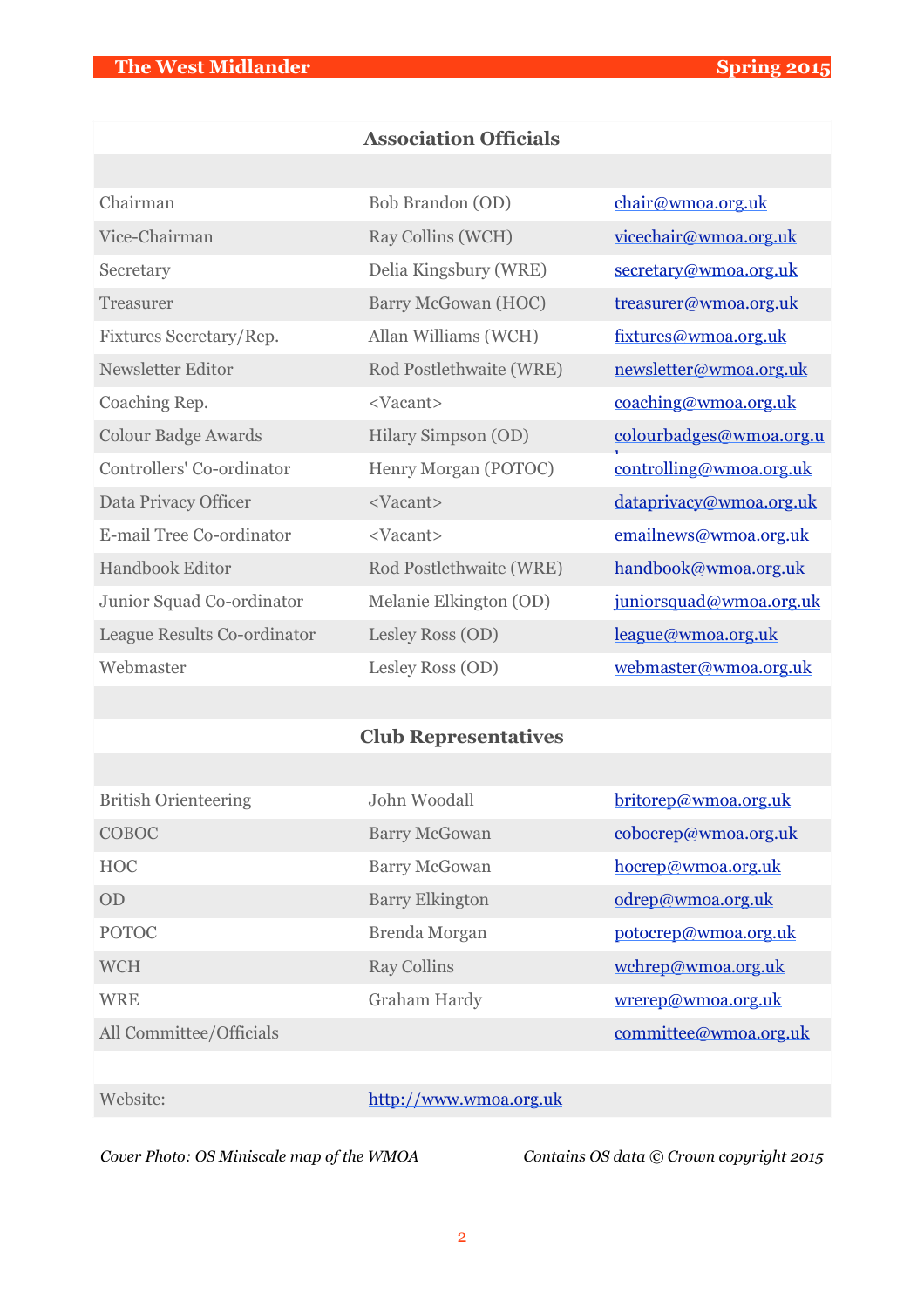## **Editorial**

Welcome to the Spring edition of the 'West Midlander' which is published a little later than I anticipated.

Firstly, I must make an apology. In my last editorial I mentioned the 40th anniversaries of POTOC and WRE this year and neglected to mention that it was the 50th anniversary of the founding of OD who are holding their celebrations at Shuckburgh Hall on 7 June (see page 21).

We have the Springtime in Shropshire weekend at the end of May to look forward to, promising some challenging orienteering in the hills of Shropshire, Worcestershire and Wales.

Later in the Summer is the Scottish 6 Days at Inverness which, this time, is being run in parallel to the World Orienteering Championships. It is the third time that WOC has been held in Scotland - the other years being 1976 and 1999. In fact, the whole idea of the 6 Day event grew from the legacy of maps produced for the 1976 championships. If you want to know more about the history of the event it is worth reading the book 'A Few Surplus Maps' written by the late John Colls. The region has some talented youngsters coming through - maybe they will be representing GB in future WOCs.

Octavian Droobers are leading the West Midlands League by a huge margin after only 5 events showing the great strength in depth of the club. It looks like a one-horse race so the interesting question is who will finish second?

Finally, the West Midlands Relays are being held at Nesscliff Camp by WRE promising fast and furious racing on an area not used for a number of years.

Happy Orienteering

#### **Rod**

Copy date for the next issue: 22 June 2015

### **Inside this Issue**

- **2** Association Officials
- **3** Editorial
- **4** Chairman's Report
- **5** Meeting Minutes
- **8** EMIT cards/Brikkes
- **9** CompassSport Cup/ Trophy
- **10** Colour Awards
- **12** Orienteering at King Henry VIII School
- **13** Origins of Wrekin Orienteers
- **14** Origins of the WMOA
- **15** John Bennison's Fanfare Horn
- **15** British Championships
- **16** Midland Championships
- **17** British Night Championships/ JK
- **18** National Squad Selections
- **18** Mapping Awards
- **18** Yvette Baker Trophy
- **19** West Midlands League
- **21** OD 50th Anniversary Event
- **22** Fixtures

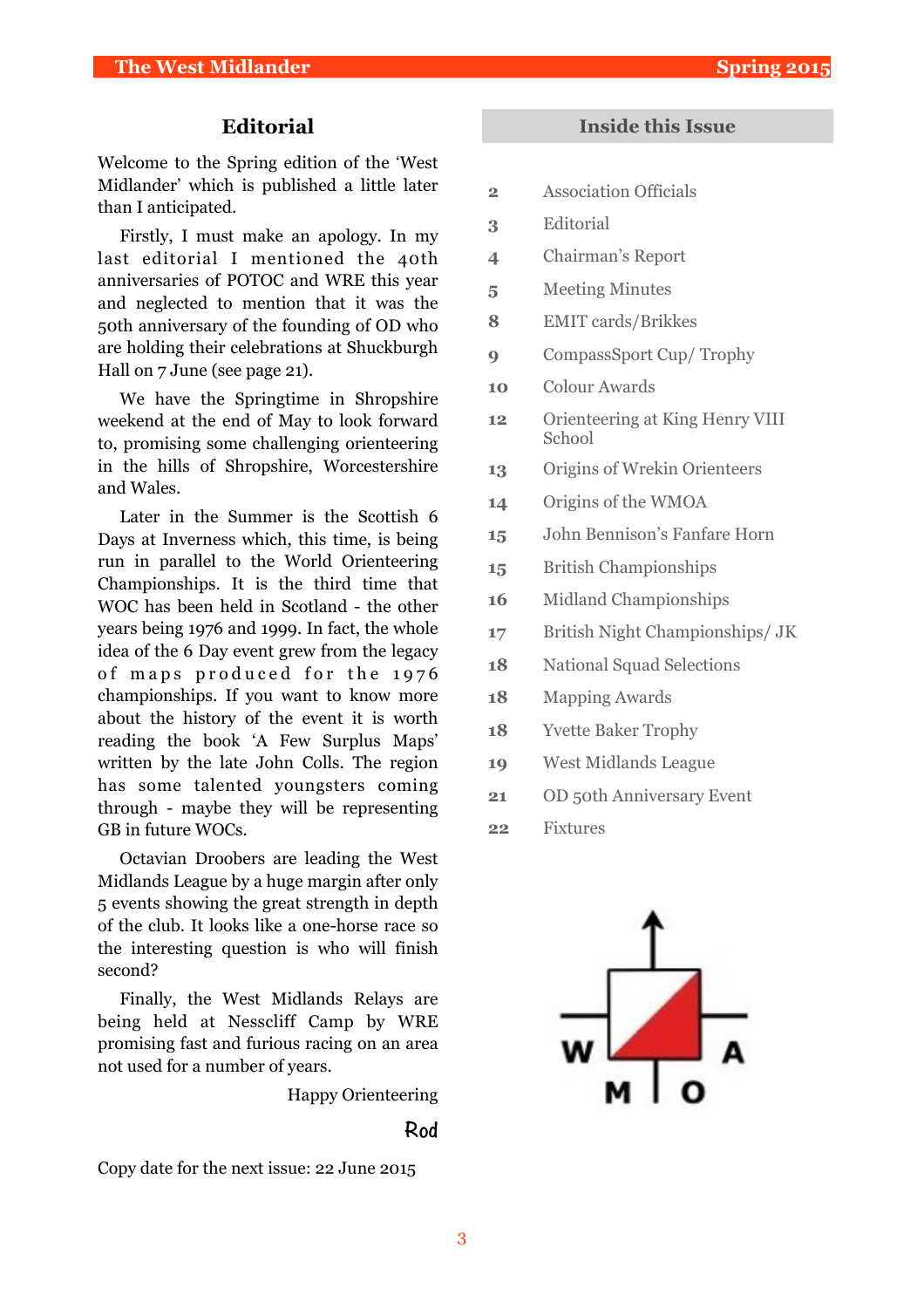### WMOA Chairman's Report March 2015 **Bob Brandon**

Walton Chasers are to be congratulated for putting on such an excellent Midland Championships at Cannock Chase in February. We were well tested by the route choice Ray Collins' courses provided on his looong legs. Pat Murray's attention to detail, meant he organised the parking, start and finish to be close together, with the assembly and spectacular run-in, quite similar to the British Middle Championships organised by the Club only 5 months earlier. In the meantime Chasers had also provided us with the regional championships!

We were talking last time about finding a suitable event to make as a lasting tribute to the late John Bennison. Mike Callow reports that the Wrekin Committee have offered their annual Long 'O' on the Long Mynd to be so named. This seems an ideal solution, especially as John was a member of Wrekin as his last Club.

We have a new club in the region - Wye Ventures (WYEVENT). Check out their website: [www.wyeventures.com](http://www.wyeventures.com) for details of their innovative approach to the promotion of orienteering, in particular for the benefit of children and families. We invited Kyla da Cunha from the Club, to the March WMOA Committee meeting. Kyla told us about the indoor training sessions, with outdoor challenge sessions taking place in parks and woods. The system seems quite successful, and would benefit from offers of support for the new young recruits to orienteering, as they venture from the Hereford base, to take part at events listed in our established calendar of fixtures.

It is a year of anniversaries. The Wrekin event signifying 40 years of the Wrekin Club. A strange day with the car-park in mist, unable to see the hill above. Once started we encountered sheet ice, snow and glorious sunshine on the ridge. There was cake as you downloaded, where Jill Leventon kindly handed me a large slice complete with walnut. Yum.



*Photo by Margaret Willdig (OD)*

I need to remind you that Wrekin are holding the WMOA Sprint Championships at Lilleshall on 11 April.

Later in the year Potteries are also celebrating 40 years. Their special event is to be on 4 October at Whitfield Valley, which will also be this year's WMOA Championships. In the meantime Potteries are also staging the WMOA Schools Championships at Park Hall on 16 May.

The Droobers are 50 this year, celebrating at their League event on 7 June at Shuckburgh Hall, a new area between Southam and Daventry. OD are to hold an anniversary dinner on 24 October and are tracking down former members to invite along, for an evening of nostalgia.

It seems that the WMOA may also be 50 this year. We are trying to find details of exactly when the Association was founded. If we find it was 1965, then we party! *(It has since been discovered that it was 1963 Ed)*.

Finally, in October I will come to the end of my term in office as your Chairman. So I am looking for a successor ! Give it some thought, then either volunteer - or tell me who you would like me to approach.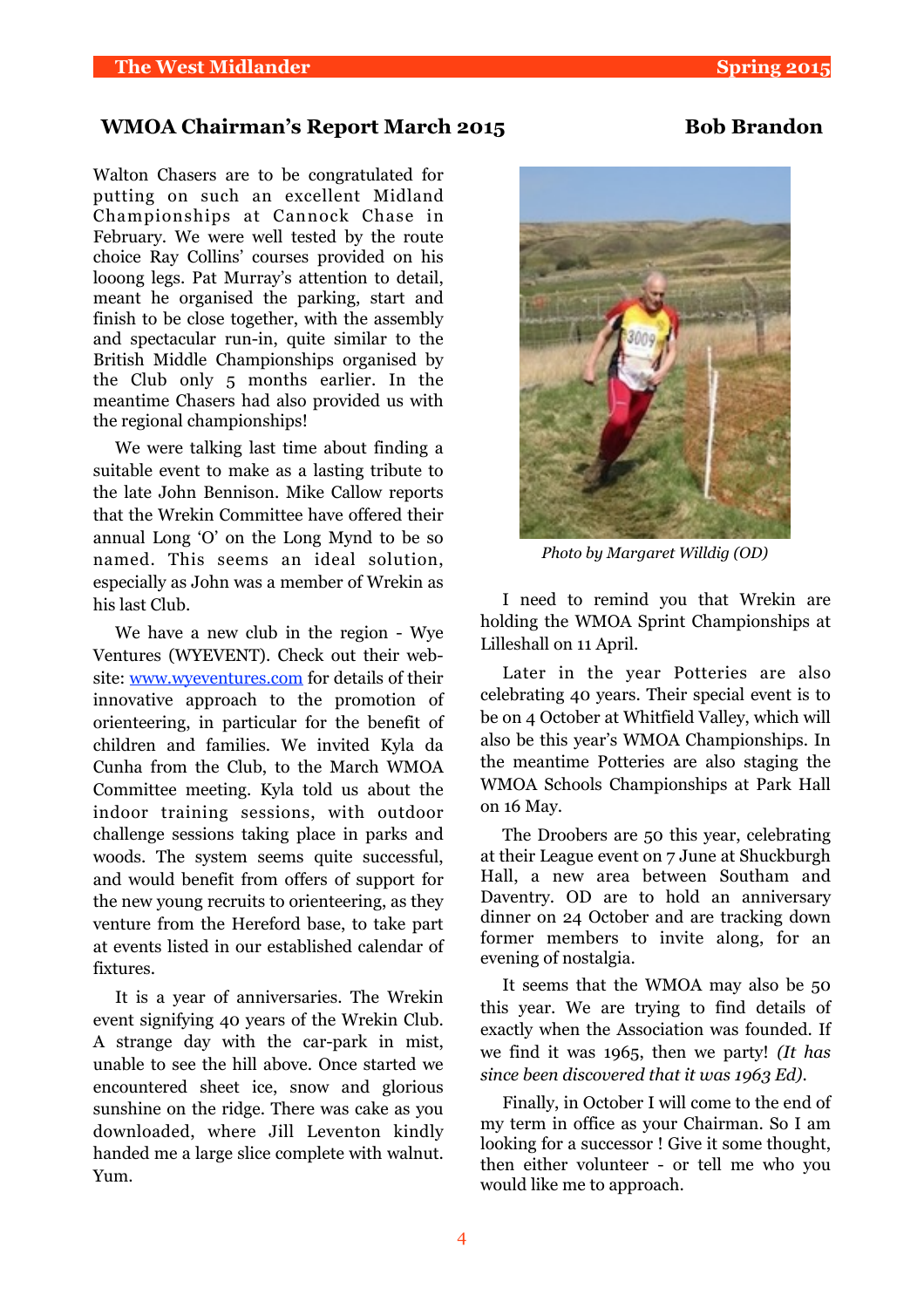# **Minutes of WMOA meeting on 9 March 2015, Great Barr Hotel**

**Present:** R. Brandon, D. Kingsbury, R. Collins, B. Elkington, G. Hardy, B. McGowan, H. Morgan, R. Postlethwaite, A. Williams, J. Woodall, K. da Cunha (part).

- 1. **Apologies**: E. Brown, S. Dredge, B. Morgan.
- 2. **Declarations of Interest:** None
- 3. **The Minutes of previous meeting** were accepted as a true record, having corrected the spelling of A. Yeates surname.
- 4. **Matters Arising:** none.

#### 5. C**orrespondence:**

Matt Hartland had applied for support relating to his participation at the World Schools Championships Orienteering Championships in Turkey. All present wished him a successful trip.

Barbara Ford (HOC) had sent details of a NGOC Controller's Ccourse being held in March this had been forwarded to clubs.

Lucy Bayliss, community fundraiser at The Mary Stevens Hospice had sent details about their 'Fitness February' promotion - this had been forwarded to clubs.

From BOF (Clubs cc'd), information about the update to UKCC Course organisation and delivery procedures.

From BOF (Clubs cc'd), a link to the November Events and Competition Committee Minutes. From this D. Kingsbury had identified that Association Secretaries had been nominated to feed back details of the participants of officials courses run in the regions to the Events Organisation Group and National Office. H. Morgan agreed to pass details of participants of the last course run to D. Kingsbury for forwarding, in addition to written feedback that had been passed to him.

From Chris James, Chair of the above committee, a note promoting the desire for improved communications between BOF and the Regional Associations.

#### **6. Chairman's Report:**

See page 4.

### **7. Treasurers Report:**

We are about half way through the year and levies have raised £1153. A payment of £500 had been made to the West Midlands Junior Squad. In the Year To Date there was a profit of about £35.

The bank total was £1827 with £600 of Junior Squad funding.

It was hoped that the SinS levy would total £1400, although the event would need an entry of 600 adults to achieve this. A levy income of £3000 is required this year to break even.

It was confirmed that at BOF level, the new Major Events Agreement could only be drawn up with the Regions in the future, rather than individual clubs.

#### **8. Fixtures**

#### **West Midlands Urban League:**

The programme of events for 2015 is: Warwick University (OD), Lichfield (WCH), Ludlow (WRE) and Redditch (HOC). It had been agreed that the Sutton College Sprint would not be included.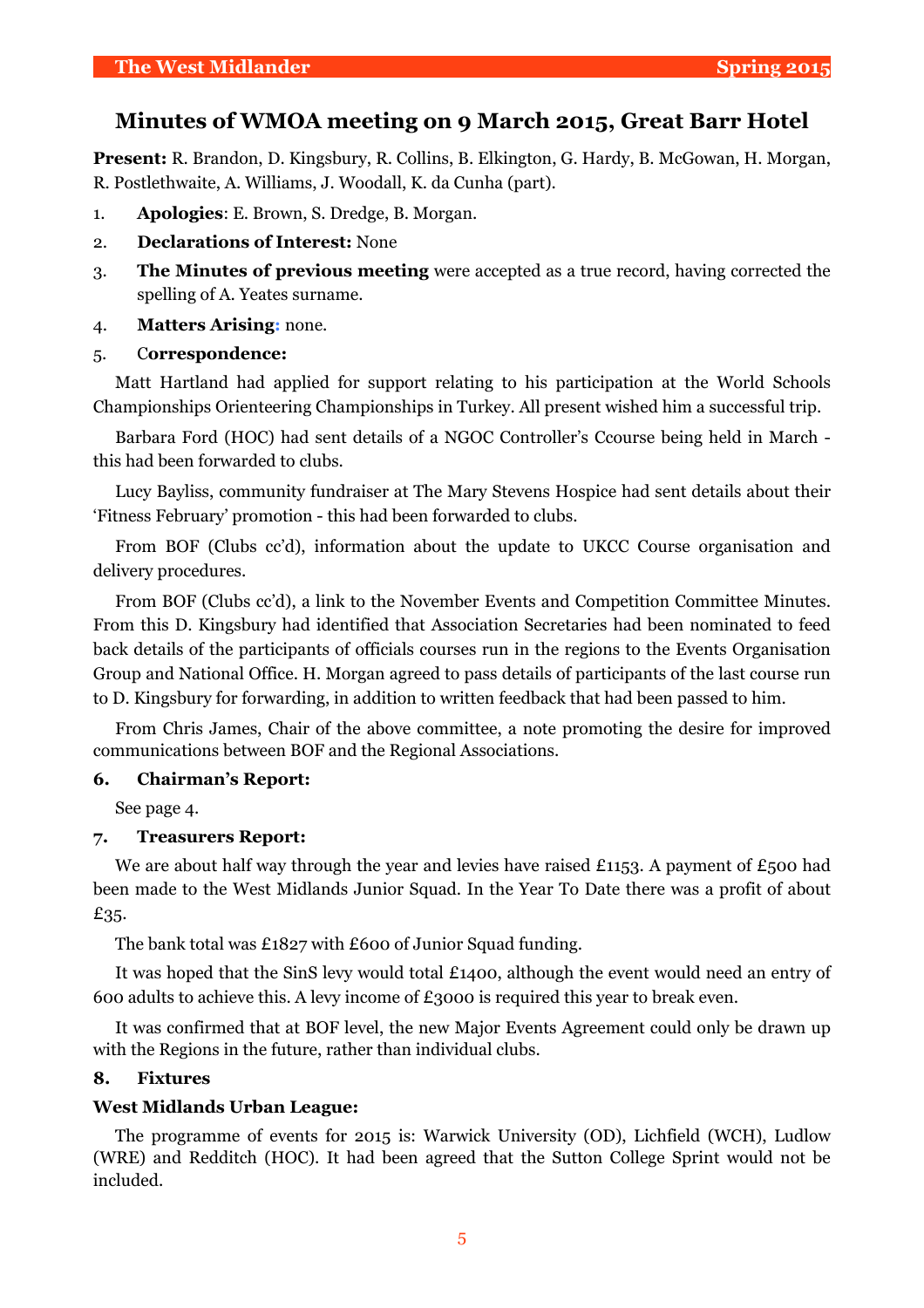It was noted that the Redditch event was on the same day as a UK Urban League event at Loughborough. Such a clash could seriously affect attendance. HOC may want to consider this.

Re 2014 class winner certificates, H. Morgan to send R. Postlethwaite the standard WMOA certificate template to be adapted for the Urban League.

#### **WM League 2015:**

Four league events had already passed. A total of 12 events were now nominated for the league and L. Ross had confirmed that her system can deal with data from 12 events. The best 5 scores from 12 events will count.

The WCH Yvette Baker Trophy event on 26 April had been moved from Mansty Wood to Shoal Hill. The event later in the year scheduled for Shoal Hill will be relocated.

**JIRC 2015:** preparation is progressing.

#### **BOC 2016 Brown Clee:**

E. Brown had forwarded an update. There had been a site meeting on 20 February for the Controllers to assess suitability of the terrain. This had considered issues such as the area being large enough to accommodate the longer courses, whether the map was adequate and suitability of the parking arrangements. All issues raised are in hand.

#### **JK2018:**

WOA appear to be engaged. A co-ordinator is sought and areas need to be identified. It was felt that we should await guidance from WOA regarding appropriate areas where we are likely to be granted access. We also need to factor in likely financial agreements with WOA.

#### **Peter Palmer Relays:**

The clash with The British Schools Orienteering event in Summer 2016 has been resolved. COBOC will organise the training event for the British Schools on the Saturday. The World Schools Selection event will also be run in Sutton Park by OD on the Saturday. COBOC will be the organisers of the Peter Palmer Relays another year.

### **9. John Bennison Memorial Event**

Wrekin had offered to name their annual 'Long O' event in memory of John. Whilst this is a relatively small event it reflected John's passion for endurance events and was appropriate as Wrekin was his last club. This was agreed by those present and it will be for Wrekin and Carol Sparke to discuss the finer detail of linking this event to John into the future.

#### **10. West Midlander**

R. Postlethwaite was desirous of acquiring an image of the WMOA Junior Squad 'O' suit 'in action' as he was seeking some good photos for the front cover of West Midlander. He was also keen to receive articles for the magazine - as always. The next edition is due to be issued in early April.

B. Elkington agreed to follow up finding images of the WMOA Junior Squad 'O' suit.

#### **11. Development**

**Mapping training** - there was no progress to report, but R. Postlethwaite would appreciate some assistance in organising a venue. This location would need to accommodate Power Point presentations and have accessible adjacent terrain. The John O'Leary Centre was a possibility.

**Event Safety Course -** the course was fully booked with 14 due to attend. This is being run by C. Phillips of EMOA.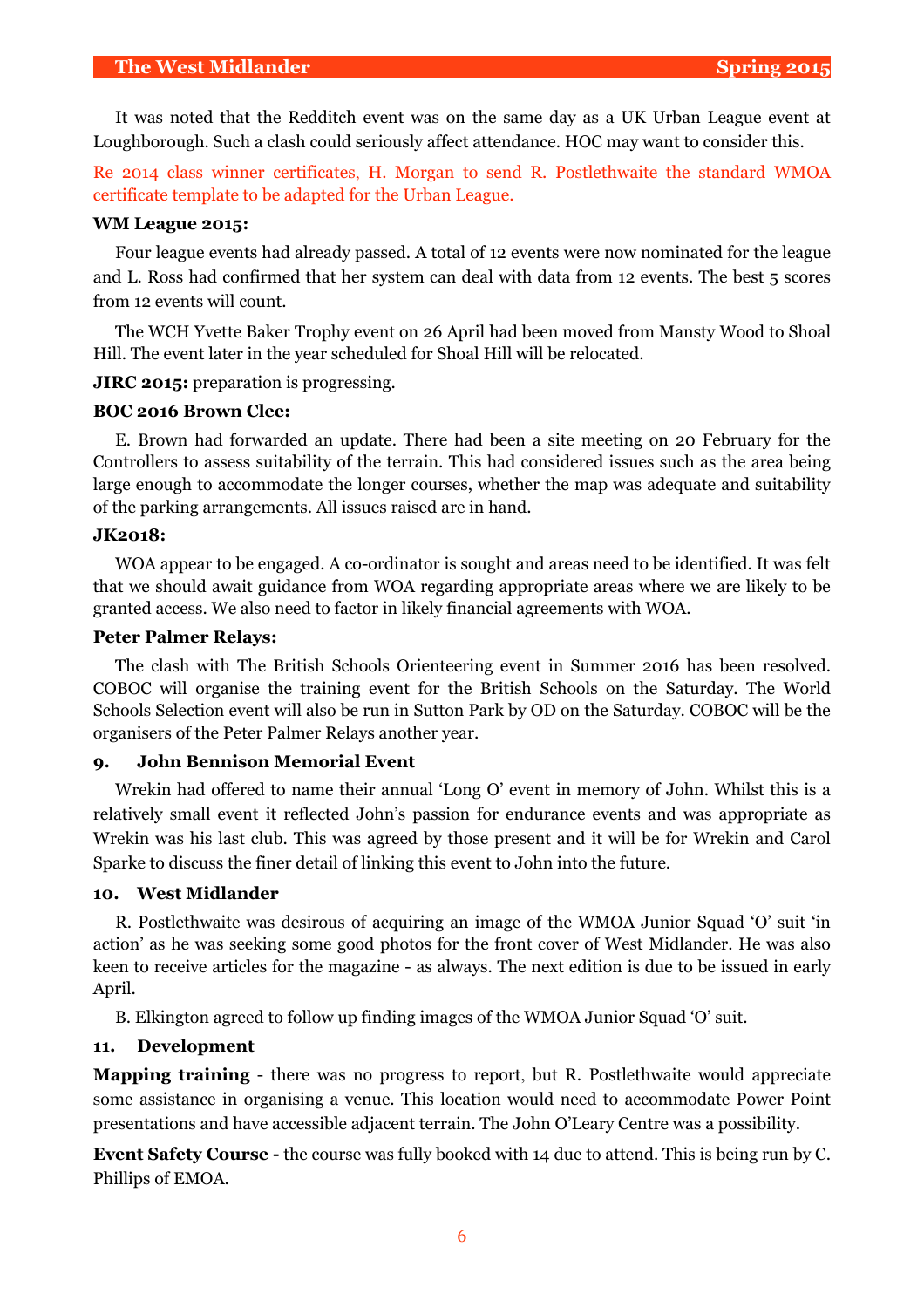**Local Event Officials Courses** - the East Midlands format, which appears to be successful, was discussed. Several different courses are run over the same weekend. J. Woodall confirmed that this reduces the overall costs of delivering the training. These are run most years and the last one was open to WMOA and EAOA too. The idea of a joint EMOA/WMOA course was also suggested with the costs being shared by the two regions.

There are no WMOA courses in the pipeline. Nothing further had been heard following enquiries about an Organisers Course from WRE.

J. Woodall to seek an example of a programme for EMOA weekend format for training courses.

#### **12. Events and Competitions Committee**

There was no update as there had been no meeting, the next meeting was scheduled for 21 March.

#### 13. **West Midlands Junior Squad**

There had been no report or update from Sarah Dredge. Venues/events that Sarah could use for training had been offered, as she had requested.

#### **14. Wye Ventures**

Kyla da Cunha spoke about the club that she runs, which offers ParkourO. Parkour is derived from military training with obstacles and the club combines these activities with navigation. The activities are presented as challenges with different levels of difficulty. There is a risk benefit approach looking to teach youngsters a strong sense of responsibility. Risk assessments are carried out for each activity.

Wye Ventures is currently run as a not for profit Community Interest Group with a voluntary commitment of about 50 hours per week to run the club. It is successful in attracting youngsters (ages range from 7 to 17) and some of the parents are starting to join in. The club is at a stage where it is seeking support for developing resources and help is needed to take forward the skills development for the over 12s. Kyla was keen to work with WMOA and had had discussions with central offices of both Parkour and BOF seeking support.

From a WMOA perspective, unfortunately, we do not have a Regional Coaching rep nor enough volunteer availability to meet the requests of schools for mapping and training.

As discussion progressed the possibility of orienteers at events offering to take the youngsters round courses to help their development appeared to be a feasible way to offer assistance. This is likely to be something that might be co-ordinated at WRE, HOC and NGOC events. It was suggested that organisers and potential mentors be contacted 2 -3 weeks in advance to determine availability.

The contact details for the club are:  $\frac{info@wveventures.com}{times.com}$ . Kyla was asked for an article for 'West Midlander' and her details would also be added to the West Midlander mailing list.

#### **15. Email tree**

B. McGowan provided the following update: J. Bennison had been the link to M. Farrington for web related matters. L. Ross was the main person to make changes to the WMOA website, but this is mostly confined to updates to WM League stats. The domain wmoa.org.uk is registered to M. Farrington and paid for by WMOA. In the past he has updated the email re-directs with information supplied to him by J. Bennison - he is happy for us to send any future changes needed directly to him.

A webmaster would be beneficial and a new section on the website about the Urban League would also be useful.

R. Postlethwaite to seek a webmaster via a request in the 'West Midlander'.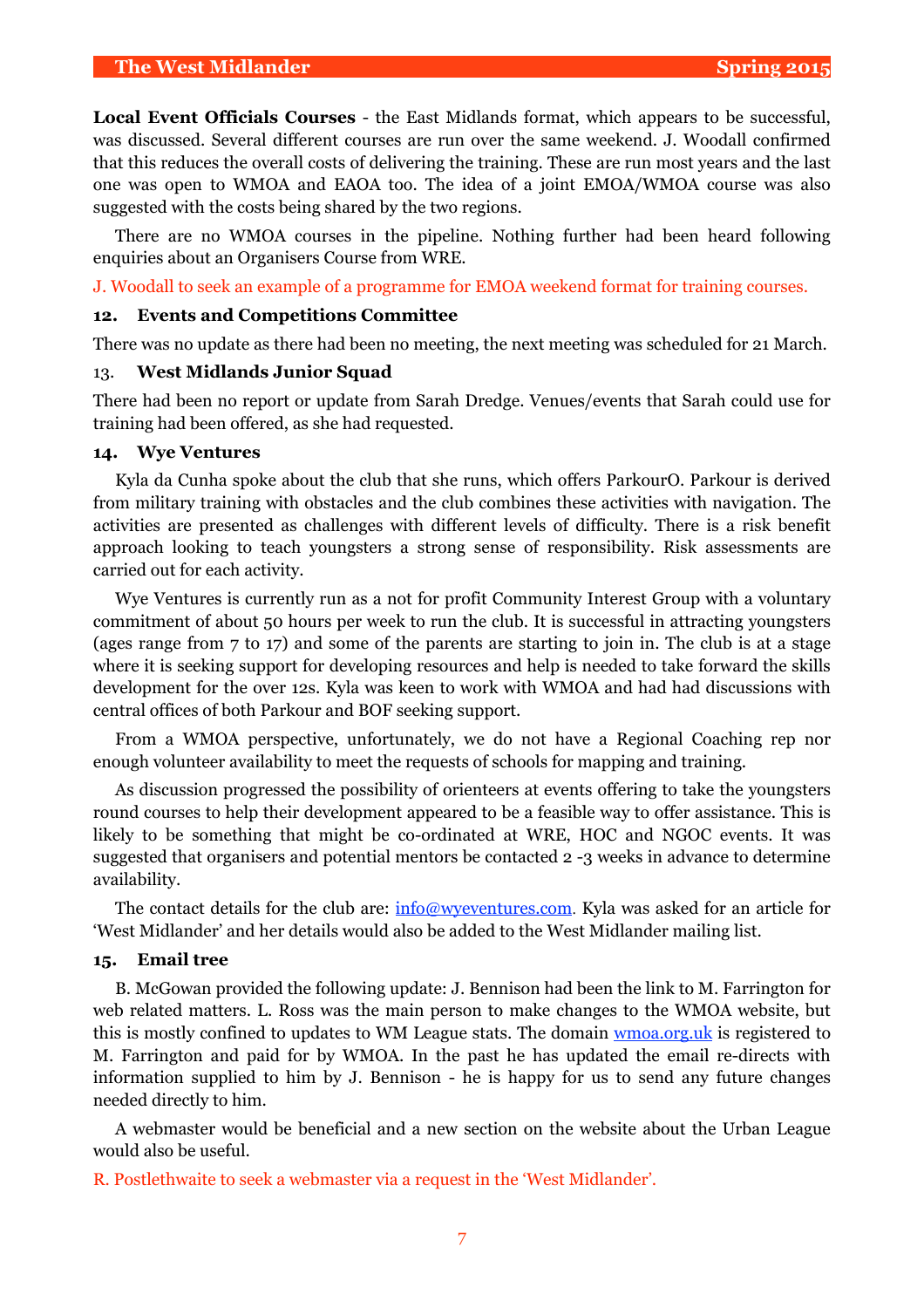#### **16. AOB**

J. Woodall was thanked for providing the clarification about Data Protection Issues from BOF.

H. Morgan asked whether anything might be done to celebrate the  $50<sup>th</sup>$  birthday of WMOA. The first step was to confirm the anniversary was correct before making plans. The possibility of doing something in conjunction with the WM Relays event was suggested.

17. **Next meeting:** 8 June 2015.

Further meeting dates for 2015 are: 14 September, 14 December and the AGM on 12 October.

# **Wanted - Webmaster**

The WMOA website has, for the last few years, been maintained by Lesley Ross (OD) but her duties are confined to updating the West Midland League pages and adding the odd link on the front page.

If there is anyone out there who would be willing to take on revamping the site and making it a little more dynamic then please contact Bob Brandon (Chair) or Delia Kingsbury (Secretary).

# **EMIT Cards/ Brikkes and Batteries Trevor Simpson (OD)**



A number of EMIT cards are reaching the end of their battery life and getting ready to expire.

If a display shows signs of fading after being in a freezer for 10 - 15 minutes, then it is probably well on it's way.

Don't throw them out - OD will have them if you don't want them, or Trevor Simpson (OD) will replace the battery if possible (over 97%+ success so far) for £10 - which will be donated to West Midlands Junior Squad, or OD Juniors.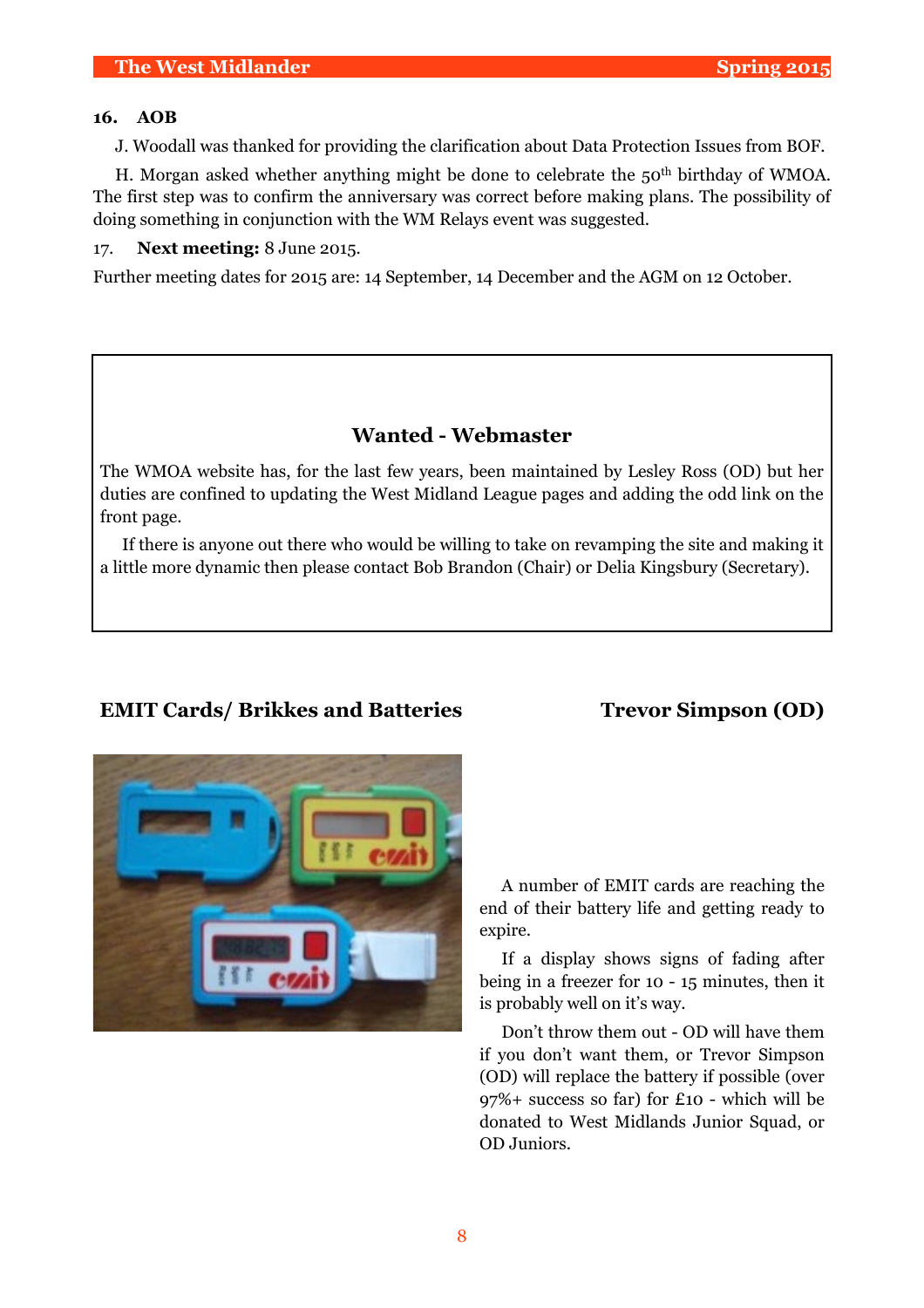

# **CompassSport Cup/Trophy 2015 Qualifying Round**

The West Midlands Round of the CompassSport Cup/Trophy took place on 15 February on the Malvern Hills South. OD qualified for the Cup Final at the expense of hosts, HOC in the tough terrain.

WCH, POTOC and WRE were all drawn in the East Midlands Round at Sherwood Pines in Nottinghamshire but none of the teams could compete on the fast terrain.

The Final will take place on 18 October at Helsington Barrows near Kendal hosted by South Ribble Orienteering Club. Good luck to Droobers.

| <b>Area</b>                             | <b>Cup</b>                                                                          |                                                                     | <b>Trophy</b>                                                |                                                |                                                  |  |
|-----------------------------------------|-------------------------------------------------------------------------------------|---------------------------------------------------------------------|--------------------------------------------------------------|------------------------------------------------|--------------------------------------------------|--|
| Balnagowan<br>(SOA)                     | <b>FVO 2456</b><br><b>GRAMP</b>                                                     | <b>ESOC 2381</b>                                                    | <b>MAROC 1271</b>                                            | <b>INT 1258</b>                                | <b>CLYDE 1240</b>                                |  |
| Malvern<br><b>Hills South</b><br>(WMOA) | OD 2452<br><b>NGOC 2375</b>                                                         | HOC 2385                                                            | <b>SBOC 1288</b>                                             | <b>SWOC 1287</b>                               | COBOC <sub>481</sub>                             |  |
| Fonthill<br>Woods<br>(SWOA)             | <b>BOK 2456</b><br>BKO 2261                                                         | <b>SOC 2297</b><br><b>DEVON 2257</b>                                | WIM 1285<br><b>WSX 1234</b>                                  | QO 1252<br><b>NWO 1149</b>                     | <b>SARUM 1251</b><br>KERNO 646                   |  |
| <b>Great Wood</b><br>(SEOA)             | SN 2379<br>SO 2341<br>HH 2251                                                       | <b>SLOW 2359</b><br><b>TVOC 2284</b>                                | GO 1260<br>MV 1193<br><b>HAVOC 1049</b><br>LOK 365           | SOS 1255<br><b>BADO</b> 1152<br><b>SAX 930</b> | <b>SMOC 1242</b><br><b>CHIG 1130</b><br>DFOK 919 |  |
| Hamsterley<br>Common<br>(NEOA)          | <b>AIRE 2427</b><br><b>EBOR 2193</b>                                                | <b>CLOK 2388</b>                                                    | <b>NATO 1285</b>                                             | <b>CLARO 1279</b>                              | <b>NN 969</b>                                    |  |
| High and<br>Low Rigg<br>(NWOA)          | LOC 2446                                                                            | <b>WCOC 2445</b>                                                    | <b>SROC 1286</b><br>SOLWAY 1246                              | <b>BL</b> 1274                                 | PFO 1254                                         |  |
| Sherwood<br>Pines<br>(EMOA)             | <b>SYO 2400</b><br><b>DEE 2245</b><br>LEI 2183<br><b>NOC 2107</b><br><b>NOR 531</b> | <b>DVO 2307</b><br><b>WCH 2194</b><br>MDOC 2163<br><b>WAOC 1712</b> | <b>EPOC 1284</b><br>POTOC <sub>1219</sub><br><b>WRE 1189</b> | <b>SELOC 1239</b><br><b>SUFFOC 1215</b>        | LOG 1233<br><b>HALO 1211</b>                     |  |

### Qualifying teams in red.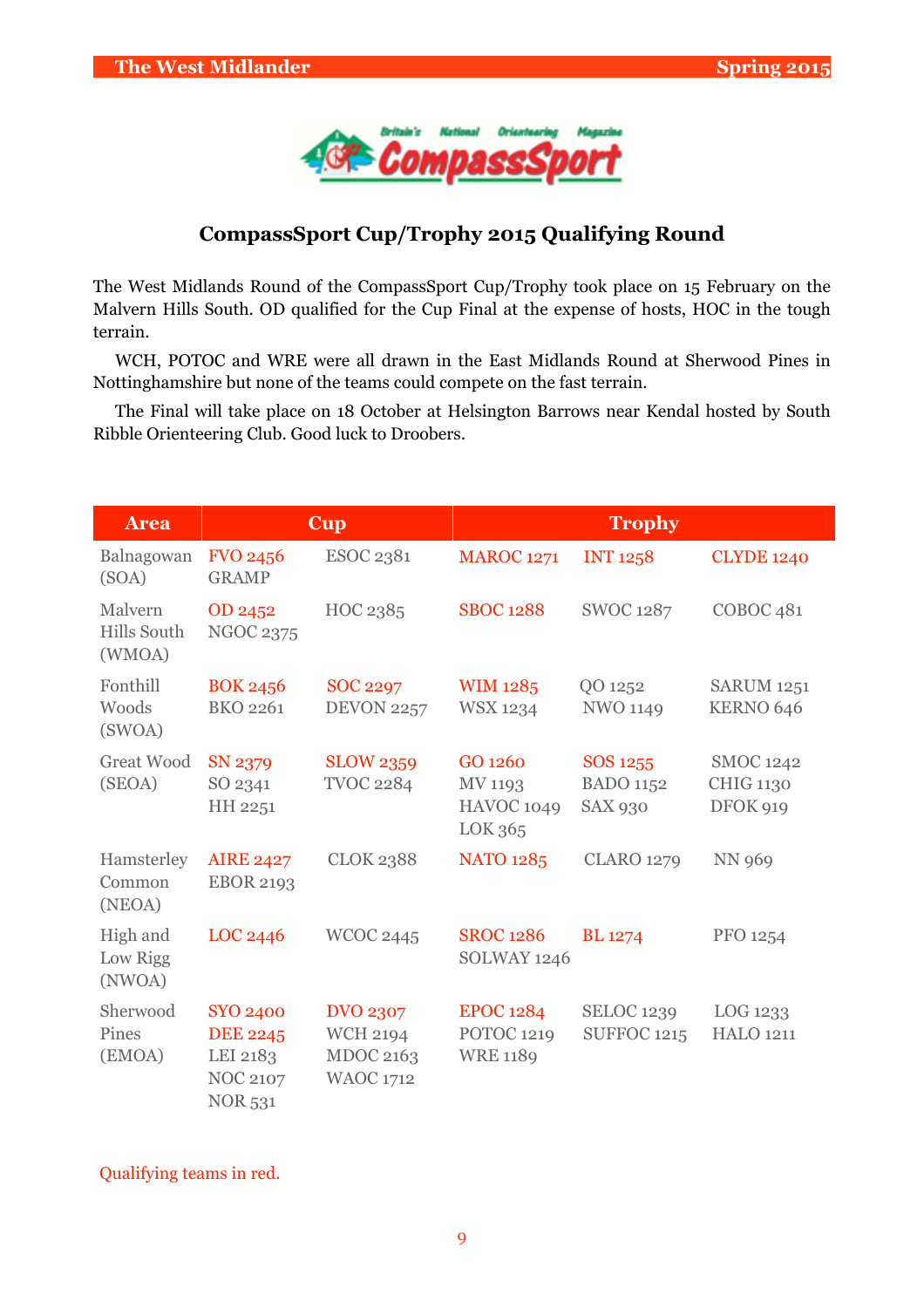# **Colour Awards 2014 Hilary Simpson (OD)**

|                    | <b>Matthew Elkington</b> | M <sub>1</sub> 8 | OD        |
|--------------------|--------------------------|------------------|-----------|
|                    | Nathan Lawson            | M18              | OD        |
|                    |                          |                  |           |
|                    | Stephen Elkington        | M18              | <b>OD</b> |
|                    |                          |                  |           |
|                    |                          |                  |           |
|                    | Gemma Cairns Smith W16   |                  | WC        |
| W M                | <b>Heather Craig</b>     | W <sub>16</sub>  | WC        |
| <b>ENTEERING</b>   | Jamie Grimsdale          | M18              | WR        |
|                    | <b>Heather Rogers</b>    | W <sub>16</sub>  | OD        |
|                    | <b>Ewan Darlington</b>   | M <sub>16</sub>  | SS        |
|                    | William Heaton           | M14              | OD        |
| ORIENTEERING       | Sam Leadley              | M14              | OD        |
|                    | Ewan Lloyd               | M14              | PO'       |
|                    | <b>Adam Mardling</b>     | M12              | WC        |
|                    | <b>Jessica Parker</b>    | W <sub>14</sub>  | WR        |
|                    | Callum Pearman           | M <sub>14</sub>  | OD        |
|                    | <b>Catherine Bailey</b>  | W10              | HO        |
|                    | Felix Lunn               | M12              | OD        |
|                    | Oliver Lunn              | M12              | OD        |
|                    | <b>Jessica Parker</b>    | W <sub>14</sub>  | WR        |
|                    | <b>Molly Parker</b>      | W <sub>12</sub>  | WR        |
|                    | <b>Holly Stodgell</b>    | W <sub>12</sub>  | WC        |
|                    | <b>Alexander Evans</b>   | M <sub>10</sub>  | PO'       |
| W M                | Enys Lloyd               | M10              | PO'       |
| <b>ENTEERING</b>   | Florence Lunn            | W10              | OD        |
|                    | Oliver Lunn              | M12              | <b>OD</b> |
|                    | <b>Arthur Mitchell</b>   | M10              | HO        |
|                    | Sebastian Mitchell       | M10              | HO        |
| W M<br>RIENTEERING | <b>Max Roth Straube</b>  | M <sub>10</sub>  | <b>OD</b> |

|                    | Stephen Elkington       | M18             | <b>OD</b>    |
|--------------------|-------------------------|-----------------|--------------|
|                    | Gemma Cairns Smith W16  |                 | <b>WCH</b>   |
| W M                | <b>Heather Craig</b>    | W <sub>16</sub> | <b>WCH</b>   |
| RIENTEERING        | Jamie Grimsdale         | M18             | <b>WRE</b>   |
|                    | <b>Heather Rogers</b>   | W <sub>16</sub> | <b>OD</b>    |
|                    | <b>Ewan Darlington</b>  | M <sub>16</sub> | <b>SS</b>    |
| W M                | William Heaton          | M14             | <b>OD</b>    |
|                    | Sam Leadley             | M <sub>14</sub> | <b>OD</b>    |
|                    | Ewan Lloyd              | M <sub>14</sub> | <b>POTOC</b> |
|                    | <b>Adam Mardling</b>    | M12             | <b>WCH</b>   |
|                    | <b>Jessica Parker</b>   | W <sub>14</sub> | <b>WRE</b>   |
|                    | Callum Pearman          | M14             | <b>OD</b>    |
|                    | <b>Catherine Bailey</b> | W10             | <b>HOC</b>   |
| WM.                | Felix Lunn              | M12             | <b>OD</b>    |
|                    | Oliver Lunn             | M12             | <b>OD</b>    |
|                    | <b>Jessica Parker</b>   | W <sub>14</sub> | <b>WRE</b>   |
|                    | <b>Molly Parker</b>     | W <sub>12</sub> | <b>WRE</b>   |
|                    | <b>Holly Stodgell</b>   | W <sub>12</sub> | <b>WCH</b>   |
|                    | <b>Alexander Evans</b>  | M10             | <b>POTOC</b> |
| W M                | Enys Lloyd              | M10             | <b>POTOC</b> |
| <b>RIENTEERING</b> | Florence Lunn           | W10             | <b>OD</b>    |
|                    | Oliver Lunn             | M12             | <b>OD</b>    |
|                    | <b>Arthur Mitchell</b>  | M10             | HOC          |
|                    | Sebastian Mitchell      | M10             | HOC          |
| W M                | <b>Max Roth Straube</b> | M10             | <b>OD</b>    |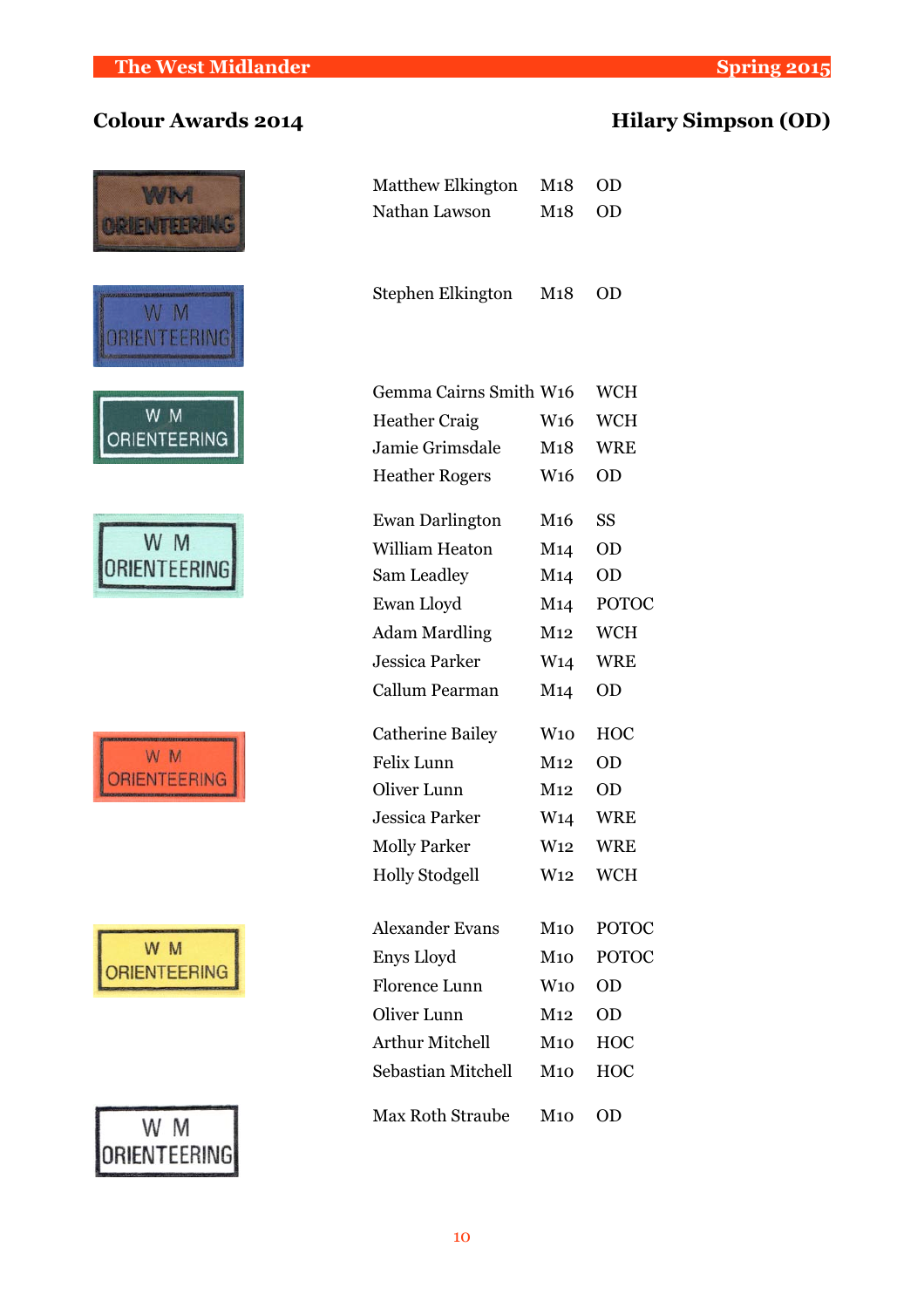#### **The West Midlander Spring 2015**

There has been a big gap in the publication of WMOA Colour Awards due to the non-appearance of the 'West Midlander' but, thanks to Rod, we can now resume normal service. The above are just those who achieved Badges in 2014 but another thirty four were awarded between Feb 2012 and January 2014.

So far in 2015 we have another nine badges awarded:

| <b>GREEN</b>       | Sam Leadley     | M <sub>16</sub> | <b>OD</b>  |
|--------------------|-----------------|-----------------|------------|
| <b>LIGHT GREEN</b> | Megan Colclough | W <sub>14</sub> | <b>WCH</b> |
|                    | Felix Lunn      | M14             | <b>OD</b>  |
|                    | Oliver Lunn     | M14             | <b>OD</b>  |
|                    | Alex Mitchell   | M14             | <b>HOC</b> |
| <b>ORANGE</b>      | Florence Lunn   | W <sub>12</sub> | <b>OD</b>  |
|                    | Peter Markham   | M12             | <b>OD</b>  |
|                    | Pippa Smart     | W <sub>12</sub> | <b>OD</b>  |
| <b>WHITE</b>       | Chris Markham   | M10             | <b>OD</b>  |

Anyone who feels they have achieved their badge and isn't included on the list please contact Hilary Simpson.

Usually to be found at West Midland events in a red Renault Espace BD 56 JDU or Tel. 01789 266343 or e-mail: simpsonth@ntlworld.com

A Colour-Coded Award is achieved by reaching the Colour standard in three different events.

The colour standard is either 1.5 x the winners time or half the number of competitors (including disqualifications and retirals) whichever includes the greater number of runners.

White badges must be claimed quoting the relevant results where the standard was achieved.

A White standard is achieved for completing the course.

### West Midlands Junior Squad Melanie Elkington (OD)

Since November 2014 there has not been a great deal happening. The East Midlands Junior Squad have offered their training days to all the West Midlands Juniors. Only Harry took advantage of this offer and attended a good weekend of training in the Lake District in preparation for the JK selection races.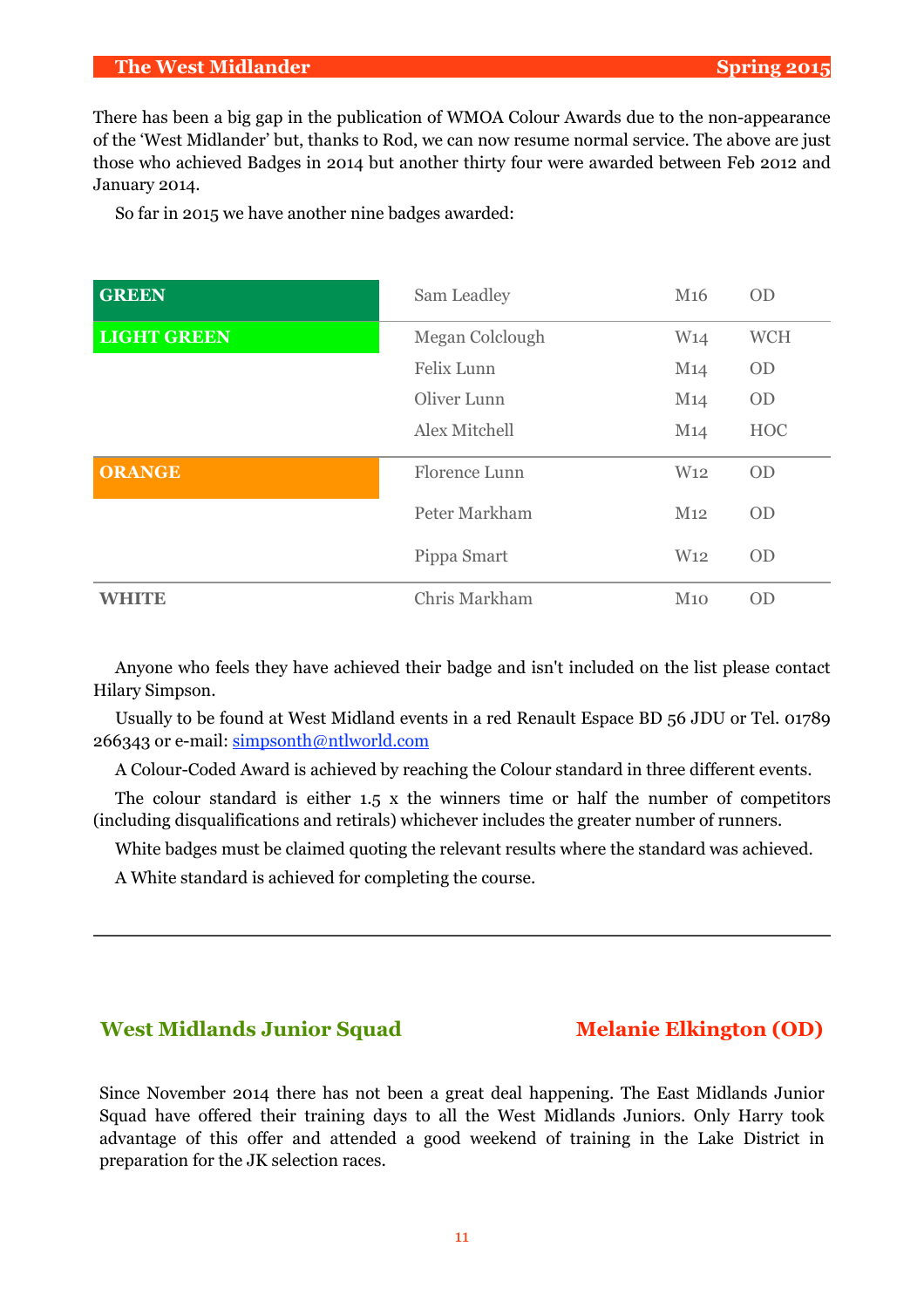# **Orienteering at King Henry VIII School - the Foundation and its Continuing Success.**

## **Ted Norrish, (Classics master, MA OXON)**

#### **The Beginnings of Octavian Droobers**

In September 1965, Ted Norrish, Classics Master at our school from 1959, and head of department from 1972 to 1987, competed in one of the first orienteering events to be held in Britain, on the South Downs. He finished seventh out of about one hundred runners, ahead of Olympic athletes, such as Gordon Pirie and Bruce Tulloh; and enjoyed the event so much that he decided to form a Henry's Orienteering club. He then invited those who might be interested, and the following week took a small group to our first training introductory event in Sutton Park. Among them were four Henry's pupils who went on to achieve distinction:

Robin Harvey, who was awarded the OBE for making the maps of the first World Orienteering Championships held in Britain, at Aviemore in 1976.

Richard Haw, who was elected Treasurer of the newly form British Orienteering Federation after he left our school.

John Walker, who later left for Australia, introduced there the sport of Orienteering – founding the Red Rhoos, to be a brother club to the Octavian Droobers.

Bob Brandon, who has held the OD together from 1965 to this day - as competitor, equipment officer, event organiser, map drawer, vetter, coach and chairman; the great successes of our pupils today at home and at international level would not have been possible without his commitment through all these years.

The Henry's Orienteering club was one of the first clubs to be formed in Britain, and probably the second schools' club. In November 1965 our boys were entered in the Midland Championships in Mortimer Forest, near Ludlow and for this event Ted Norrish and Hugh Allan ( an English master, who later introduced the sport of orienteering in Washington DC) decided on the club's name - Octavian Droobers (OD). At these Championships the club achieved its first successes - John Walker and Greg Thompson, competing as a pair, won the Junior event and also the club won the Team event - a very successful start for our school club.

Geoff Courtois (PE and English Master) helped with transport and decided to compete as well, soon achieving some success. In Spring 1966 Ted and Geoff organised our club's first small event in Wappenbury Wood, where competitors from Coventry and Warwickshire Schools were invited to take part and gradually the word was spread. In the Summer of 1966 Bob, Peter and Sheila Carey, the Olympic athlete, were invited to an event on Cannock Chase to be our first outside members. The same year Robin Harvey and John Walker ( as Juniors), and Ted Norrish were selected to represent GB at Ronneby in Sweden. In 1968 Ted competed and represented GB over the severe course of the 24km mountain 'Fjell-lunken' in North Norway.

In the early 1970s our school club had two English Schools' Champions - Gerald Van Hee and Mark Holliday. In the World Championships of 1976 a Henry's orienteer and fell-runner, Peter Haines, was selected to represent GB Juniors and he ran extremely well, too.

Our club has long been acknowledged to be one of the leading clubs in Britain, with a reputation for staging well organised, firstclass Midland and National orienteering events and also we are all proud that Henry's pupils have achieved recently international successes.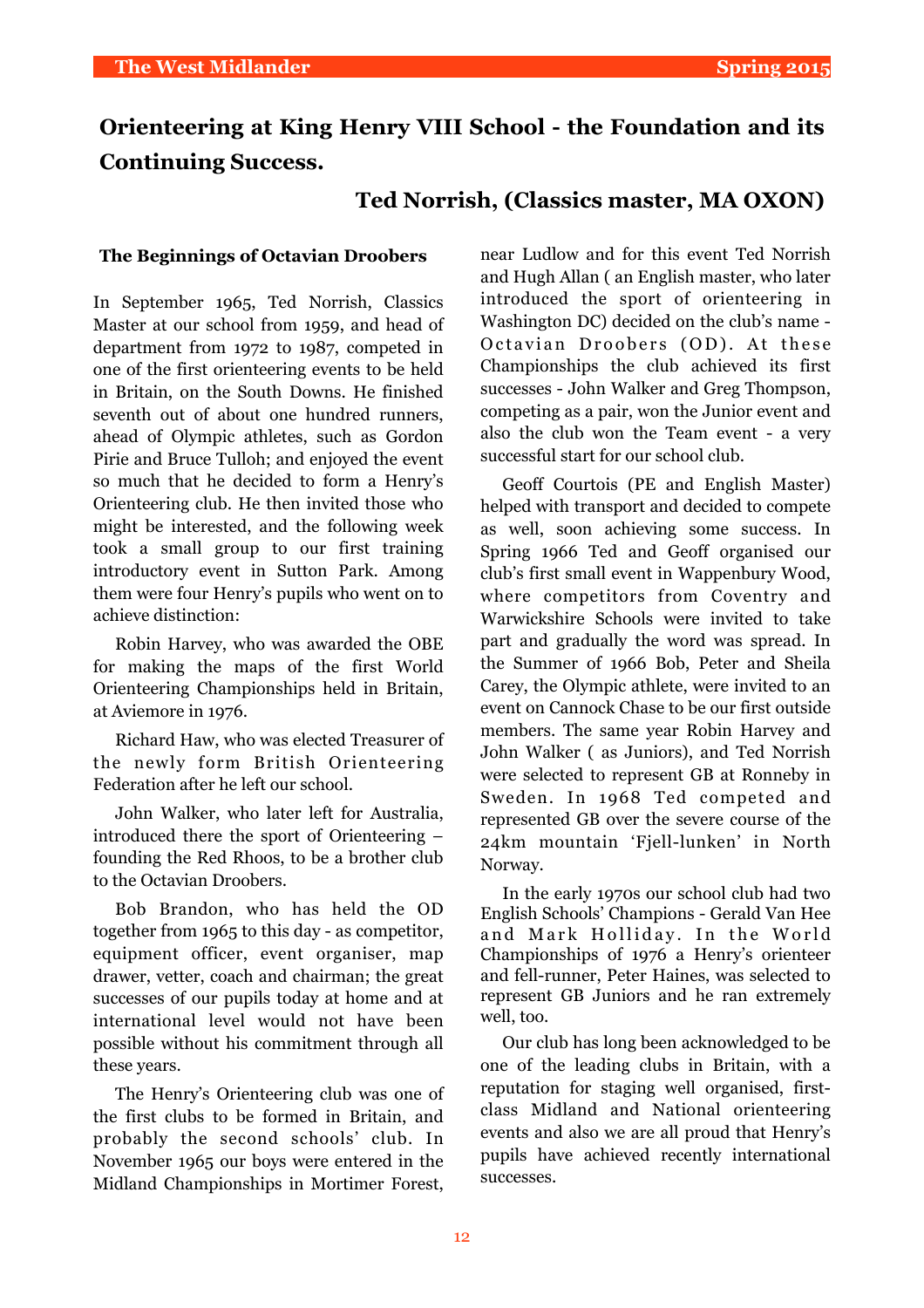# **A Brief History of the Origins of Wrekin Orienteers Di Jacks (WRE)**



Orienteering was introduced to Shropshire in the mid 1960s and played host to the West Midlands Championships in Clun Forest as early as 1965.

HOC were formed on 1 April 1968 and did provide a little coverage for Shropshire.

Shropshire Orienteering Club was officially formed in 1971 but its origins go back to 1968 when a group of people from a Shrewsbury factory started holding what could loosely be termed orienteering events for their own enjoyment on occasional Sunday afternoons. Between 1971 and 1973 the club flourished with an average of 7 events a year. These were pairs' points scoring events using photocopied Ordnance Survey 6" maps and each pair in turn was expected to organise an event. Events had only a gentle competitiveness with an element of luck thrown in.

In 1974 some members started competing in BOF events and Shropshire Orienteering Club joined BOF.

Four members of the club surveyed The Wrekin and Dave Drury drew the 1:10000 black and white map.

At this time there was little success in recruiting active new members and several of the original key members had left the area, and with the departure of Dave Drury in 1975 a committee could not be formed at the AGM and the club ceased to exist.

In July 1975 Shropshire Orienteering Club donated their equipment to the fledgling Wrekin Club and also a trophy The Wrekin Shield.

Just before Xmas 1974, Tim Goffe moved to Telford and met Dave Gittus at an event on Cannock Chase. The idea of a new club emerged and together with Ken Broad, Frank North and Peter Stephenson, Dave and Tim formed Wrekin Orienteers.

The first event was held at Madeley Court on 2 February 1975 and attracted 37 competitors. (*Strictly speaking this was a HOC event - the club was formed after the event - Ed*)

Dave Gittus took the chair at the first meeting on 18th February. One of the committee's first decisions was to adopt the club colours of brown with a tangerine flash.

A social evening the following evening saw an attendance of 50 people who watched the film 'Thomas the Orienteer'.

The first club badge was designed by Ken Broad in 1975. Our current badge was adopted in 1979 after a competition to design a logo. This was won by Nick Walker.

A training day held on The Ercall in 1975 had entry fees of 20p for adults and 10p juniors.

The club's first coloured map which was of Sowdley Wood was made in 1975.

In 1976 Wrekin's first badge event at Bishops Wood attracted 530 competitors.

Wrekin won the West Midlands Galoppen, the for-runner to the West Midlands League in 1981.

*(Acknowledgements to the book 'That Was Then…This is Now A History of Wrekin Orienteers 1975-1996 by Rod Postlethwaite)*.

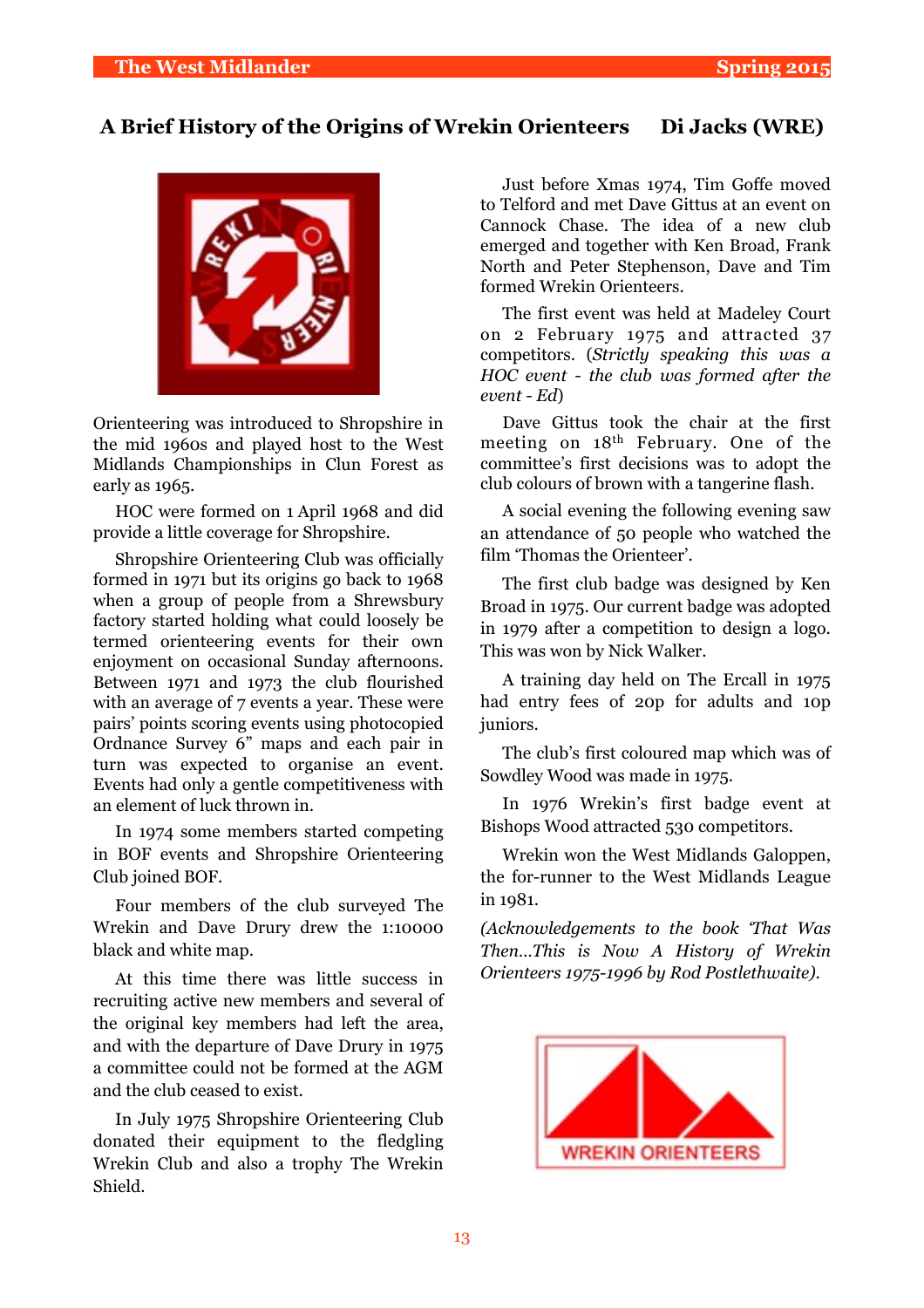### **The Origins of the West Midlands Orienteering Association**

Whilst reading the History page of the OD website I noticed that there were references to the formation of the WMOA at about the time Droobers were formed in 1965. This meant that the region could also be celebrating its 50th anniversary.

Trying to find out the definitive date proved to be no easy task until I read the Spring issue of 'Focus'. There was an article about the BOF Archive which is now held at Sheffield University following the death of the BOF Honorary Records Officer, Terry Dooris, a few years ago. Way back in 1996, Terry had been extremely helpful whilst I was researching the History of Wrekin Orienteers for their 21st Anniversary.

With this is mind I contacted Clive Allen who, I believe, is writing the history of BOF in readiness for the Federation's 50th Anniversary. He was extremely helpful and sent me copies of the first few meeting minutes as well as the initial English Orienteering Association.

It appears that we have actually missed the 50th Anniversary as the inaugural meeting was held at the Martineau Teachers' Centre, Bristol Road, Birmingham on 21 November 1963. We are, therefore, 51 years and 6 months old!

Things were very different in those days and the attendees all appear to be part of the Local Education Authorities. There are references to a training course at Bilberry Hill (Lickey Hills) in February 1963 and a practice event at Ribbesford Wood in July of the same year. Could these be the first orienteering events in the region?

The minutes themselves were very formal, as befitted the times, and attendees were referred to as Mr. Miss or Mrs. They were also quite sparse in comparison to the amount of work that the present committee does.

The first committee that was elected was as follows:

Mr. A. Batstone (Chairman) Miss D.A. Whyte (Secretary) Mr. R. Swannell (Treasurer) Mr. D. Esp (Shropshire LEA) Miss P. Hannay (Birmingham) Miss H. Rogers (City of Birmingham TC) Mr. R.H. Simcock (Worcestershire LEA) Mr. G. Swift (Smethwick LEA) Mr. J. Thorne (Warwickshire LEA)

In the inaugural minutes there is a reference to a Newsletter, the forerunner of this publication which appears to have been published before the formation of the Association.

A Constitution was agreed in January 1964 and membership fees were set at:

Individuals: 5/- per annum (25p) Individual Units (Clubs/ Schools/ Colleges) 10/- per annum (50p).

#### **English Orienteering Association**

Before BOF was formed Scotland had already formed its Association as had several other regions - North, North West, South and South West as well as the West Midlands. It was, therefore, decided to form an English Orienteering Association, which still exists though in a different format.

The initial meeting was held at the Castle Hotel, Bishop's Castle in Shropshire with A.H. Batstone and Chris Schaanning (who was very influential in the early days of HOC).

Of the attendees, one is still orienteering - Mike Murray of SLOW whose identical twin brother, Pat, still orienteers for Chasers and was Organiser of the recent Midland Championships on Cannock Chase.

It was quite fascinating to discover the origins of the Association and maybe, one day, I may go to the Archive to find out some more.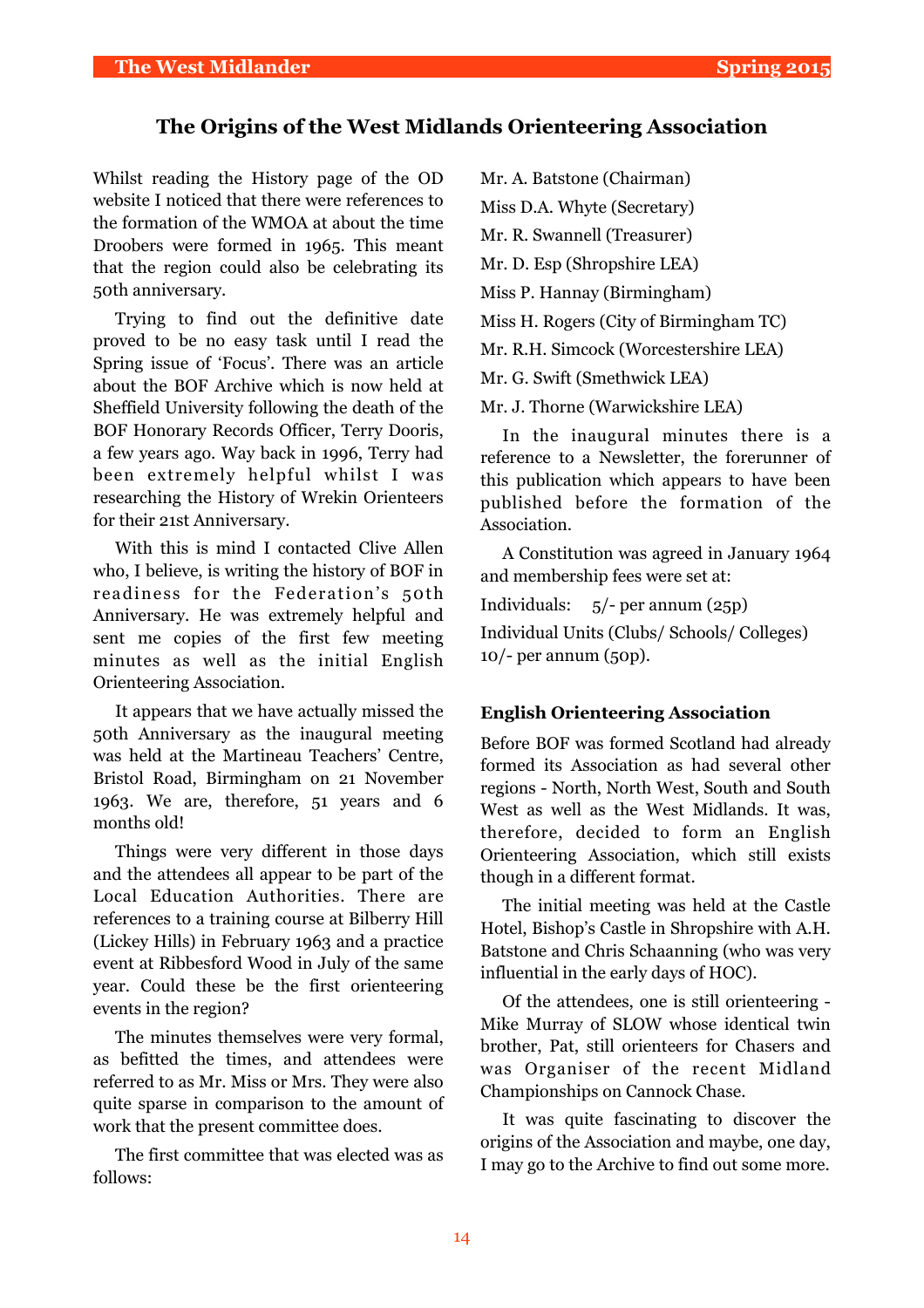# **John Bennison's Fanfare Horn**



*Photo by Carole Sparke (HOC)*

Whilst sorting through the late John Bennison's possessions Carole Sparke (HOC) came across this horn and wondered whether anyone knew the story behind it. The horn is the type used for fanfares and is about 1 metre long. Does anyone know if there are any connections with orienteering or was it just one of John's souvenirs?

Andy White (HOC) thought it might have been used to start a New Year's Day Score Event but not sure if it was a specific one or even the HOC Club Championships which is a score event.

If you know anything about the instrument please contact the Editor or Carole herself.

## **British Championships 2015**

The British Long Championships were held at New Beechenhurst in the Forest of Dean on 18 May.

The region had one champion, Andy Hemsted of HOC who won the M65 class by almost 12 minutes - a remarkable performance in one of the most tightly contested classes.

The Relays were held on the following day at Cannop Ponds but there were no regional successes.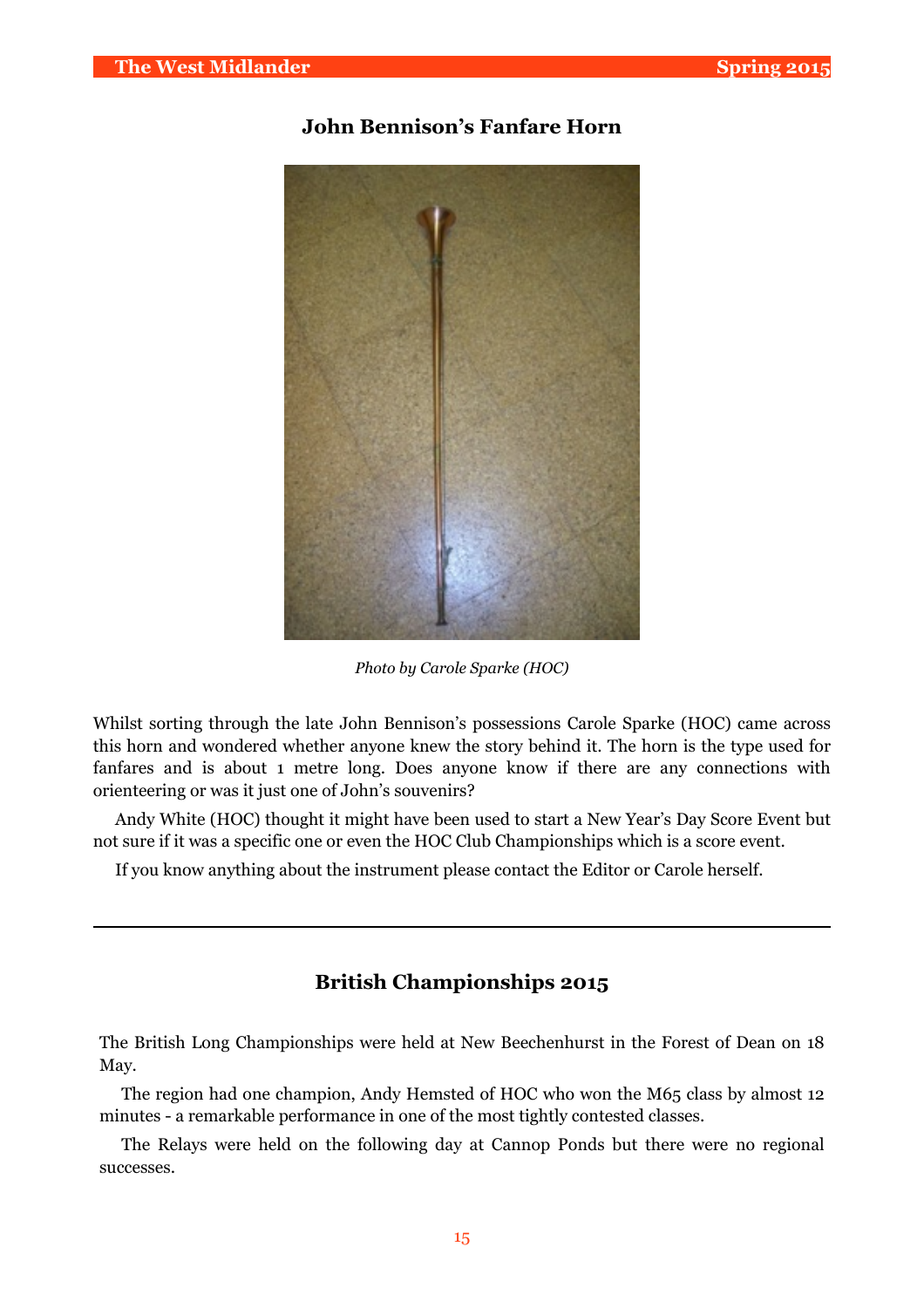# **Midland Championships 2015 Cannock Chase**

The 2015 Midland Championships were held at Haywood Warren on Cannock Chase on 15 February.

Although most of us have run on the Chase many times before, Ray Collins managed to set some challenging courses with (on the longer courses) a couple of long legs in the Classic style. Most of the orienteering we do these days is more Middle Distance in style, perhaps due to the fact many of our maps are much larger scales now - the recent JK in The Lakes being an example. It was, therefore, refreshing to be offered this style of orienteering. Thanks to Walton Chasers for such a good event.

|                 |                           | <b>Midland Champions 2015</b> |                 |                         |              |
|-----------------|---------------------------|-------------------------------|-----------------|-------------------------|--------------|
|                 |                           |                               |                 |                         |              |
| <b>M10</b>      | <b>Harrington Leake</b>   | <b>LEI</b>                    | <b>W10</b>      | Hannah Mather           | <b>LOG</b>   |
| M12             | Alex Wetherill            | <b>WAOC</b>                   | W <sub>12</sub> | <b>Rachel Duckworth</b> | <b>DVO</b>   |
| M <sub>14</sub> | Ethan Tebbut              | <b>LEI</b>                    | W14             | Sarah Duckworth         | <b>DVO</b>   |
| M <sub>16</sub> | Finn Lydon                | <b>LEI</b>                    | <b>W16</b>      | Imogen Wilson           | <b>LEI</b>   |
| <b>M18</b>      | <b>Harrison McCartney</b> | OD                            | <b>W18</b>      | Ella Gilbert            | <b>NOR</b>   |
| M20             | Matthew Elkington         | OD                            | W <sub>20</sub> | Harriet Lawson          | OD           |
| M21             | William Gardner           | OD                            | W <sub>21</sub> | <b>Emily Garside</b>    | <b>WCH</b>   |
| M <sub>35</sub> | Iain Stamp                | <b>WCH</b>                    | W35             | <b>Helen Chiswell</b>   | <b>DVO</b>   |
| <b>M40</b>      | Martin Pigott             | <b>POTOC</b>                  | <b>W40</b>      | <b>Morlich Barnett</b>  | <b>POTOC</b> |
| M <sub>45</sub> | John Duckworth            | <b>DVO</b>                    | W <sub>45</sub> | <b>Lesley Ross</b>      | OD           |
| <b>M50</b>      | Dil Wetherill             | <b>WAOC</b>                   | W <sub>50</sub> | Sal Chaffey             | <b>DVO</b>   |
| M <sub>55</sub> | Nicholas Evans            | <b>NOC</b>                    | $W_{55}$        | Carol Dredge            | <b>WCH</b>   |
| <b>M60</b>      | <b>Bob Dredge</b>         | <b>WCH</b>                    | <b>W60</b>      | <b>Ruth Lockley</b>     | COBOC        |
| M65             | <b>Brian Hughes</b>       | <b>HOC</b>                    | <b>W65</b>      | Sheila Carey            | OD           |
| <b>M70</b>      | Glynn Smith               | <b>LEI</b>                    | W <sub>70</sub> | <b>Judy Douglas</b>     | <b>POTOC</b> |
| M75             | <b>Roger Hailey</b>       | OD                            | W <sub>75</sub> | Alison Sloman           | <b>HOC</b>   |
| <b>M80</b>      | David Parkin              | <b>DVO</b>                    | <b>W80</b>      | Ursula Oxburgh          | <b>WAOC</b>  |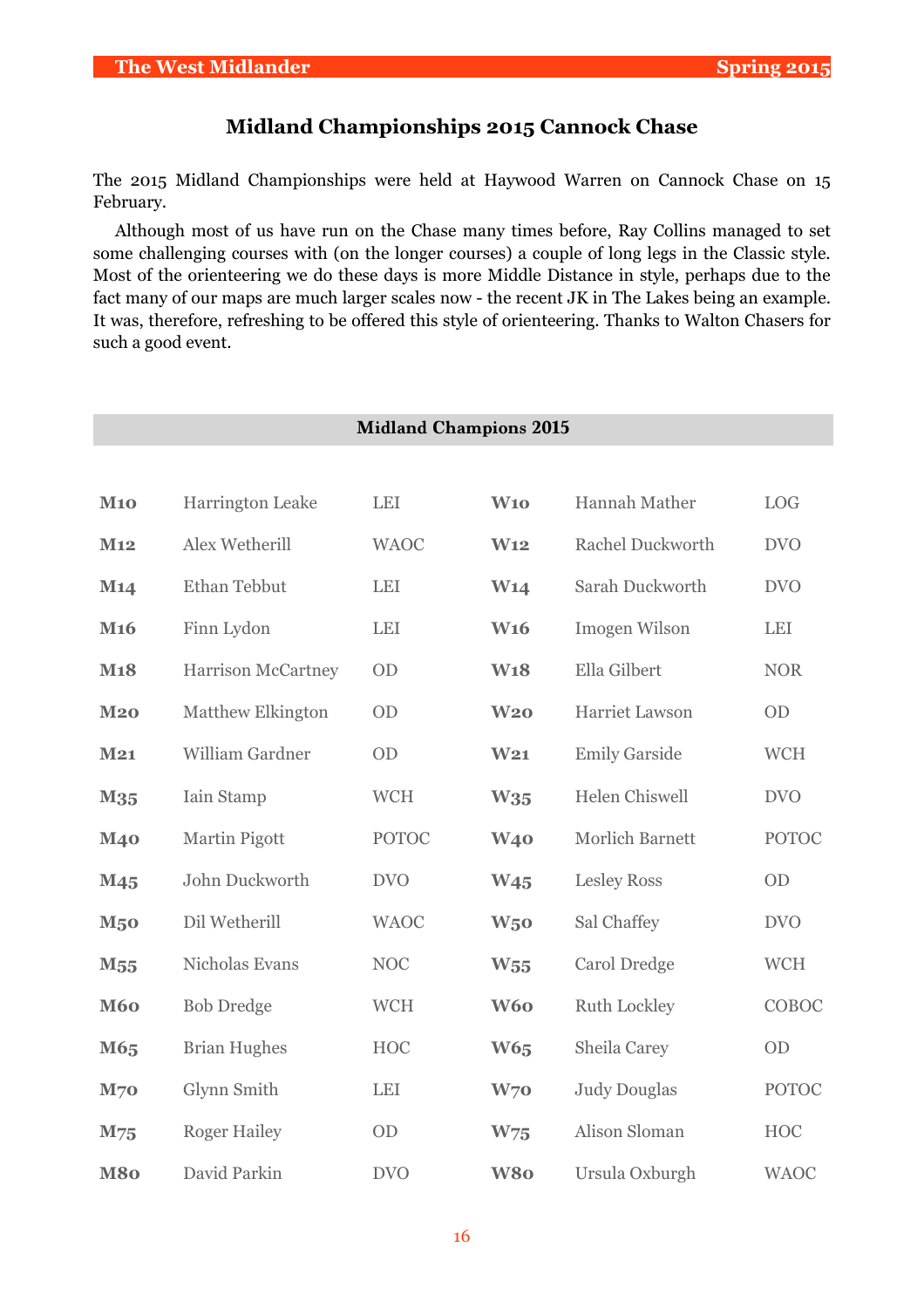## **British Night Championships 2015**

A number of enthusiastic night orienteers made the journey up to Middleton Woods in Leeds for the British Championships.

Traditionally the WMOA has always had a strong contingent of 'night owls' and, at one time, there was a West Midlands Night League and a Midlands Night Championships. Over the years the numbers have dwindled and the League was abandoned as, it appears, has the Championships. However, the diehards still continue to attend the British Championships and the region now has four champions.

There were also successes on two of the Short courses - Andy White (M55S) and Penny Hemsted (W70S).

| <b>British Night Champions 2015</b> |     |                 |               |            |  |  |  |
|-------------------------------------|-----|-----------------|---------------|------------|--|--|--|
|                                     |     |                 |               |            |  |  |  |
| <b>Harrison McCartney</b>           |     | <b>W40L</b>     | Anne Straube  | <b>OD</b>  |  |  |  |
| Derek Turner                        | WRE | W <sub>75</sub> | Alison Sloman | <b>HOC</b> |  |  |  |
|                                     |     | OD.             |               |            |  |  |  |

### **JK 2015**

The JK this year was hosted by the NWOA. The Sprint event was held in the grounds of Lancaster University and provided fast and furious competition. The individual days and relays, in contrast, were held in the intricate, tough and uncompromising Lake District terrain of Ulpha Park, Bigland and Graythwaite respectively. The region had some individual successes but none in the relays.

Mark Stodgell was also successful in winning the M40S course.

Congratulations to all the winners.

|             |                           | <b>JK Sprint Champions 2015</b>     |                   |                |            |
|-------------|---------------------------|-------------------------------------|-------------------|----------------|------------|
| <b>M40</b>  | Andy Simpson              | <b>OD</b>                           |                   |                |            |
|             |                           |                                     |                   |                |            |
|             |                           |                                     |                   |                |            |
|             |                           | <b>JK Individual Champions 2015</b> |                   |                |            |
|             |                           |                                     |                   |                |            |
| <b>M18E</b> | <b>Harrison McCartney</b> | 0 <sub>D</sub>                      | <b>W20E</b>       | Julie Emmerson | <b>OD</b>  |
| M40L        | Andy Simpson              | <b>OD</b>                           | W <sub>4</sub> oL | Anne Straube   | <b>OD</b>  |
|             |                           |                                     | W75               | Alison Sloman  | <b>HOC</b> |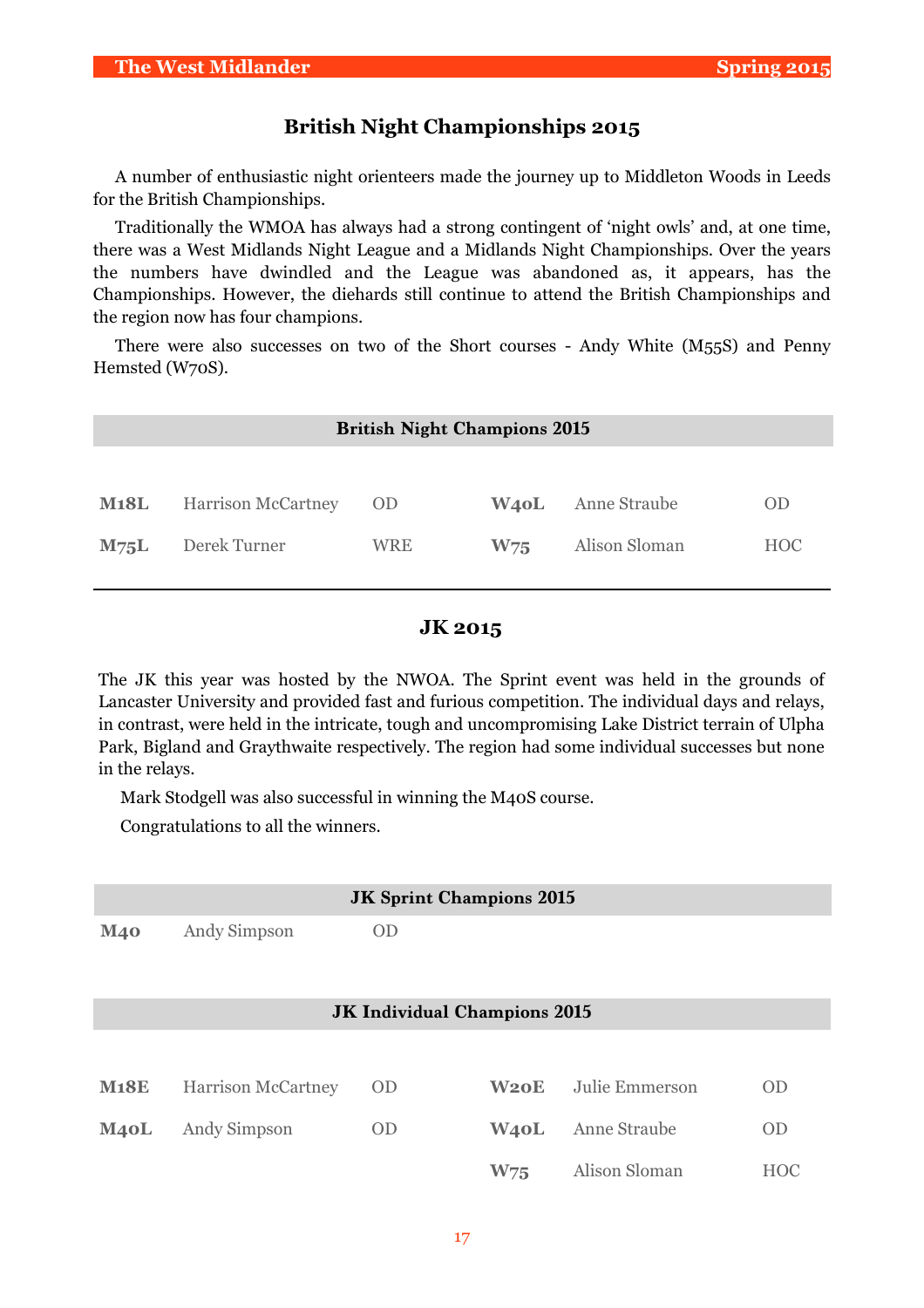### **National Squad Selections**

Harrison McCartney (OD) has been selected to represent Great Britain in the European Youth Orienteering Championships to be held in Cluj Napoca, Romania on 24-28 June 2015.

Julie Emmerson (OD) and Matthew Elkington (OD/SHUOC) have been selected to represent Great Britain in the Junior World Orienteering Championships to be held in Rauland, Norway on 2-11 July 2015. Julie will run in the Middle, Long and Relay 'A' team while Matthew will run in the Sprint, Middle and Relay 'B' team.

Congratulations to all the athletes selected and good luck in the competitions

## **Mapping Awards 2015**

The region has had a reputation of producing good maps for a number of years and has won a number of awards for mapping.

This year two of the region's mappers won awards for best maps produced and first used in 2014:

#### **Chichester Trophy:**

Rod Postlethwaite (WRE) for the maps of Keele University.

#### **Walsh Sprint Map Trophy:**

Bruce Bryant (OD) for the map of Cawston Village.

### **Yvette Baker Trophy 2015**

The West Midlands qualifying round of the Yvette Baker Trophy was held by WCH at Shoal Hill on 26 April.

The round was won by WCH who qualify for the final ahead of OD who also qualified. The final will be held by NOC at Nottingham University on 5 July.

|            |     |          | <b>Boys</b>    |             |              |                | <b>Girls</b>   |              |              |
|------------|-----|----------|----------------|-------------|--------------|----------------|----------------|--------------|--------------|
|            |     | Green    | Light<br>Green | Orange      | Yellow       | Green          | Light<br>Green | Orange       | Yellow       |
| <b>WCH</b> | 895 | $\Omega$ | $\mathbf{0}$   | 199         | 199          | $\mathbf{O}$   | 99             | 199          | 199          |
| OD         | 888 | 199      | 297            | 195         | 97           | $\overline{0}$ | 100            | $\mathbf{O}$ | $\Omega$     |
| <b>HOC</b> | 95  | $\Omega$ | $\mathbf 0$    | $\mathbf 0$ | $\mathbf{O}$ | $\mathbf{O}$   | $\mathbf 0$    | 95           | $\mathbf{O}$ |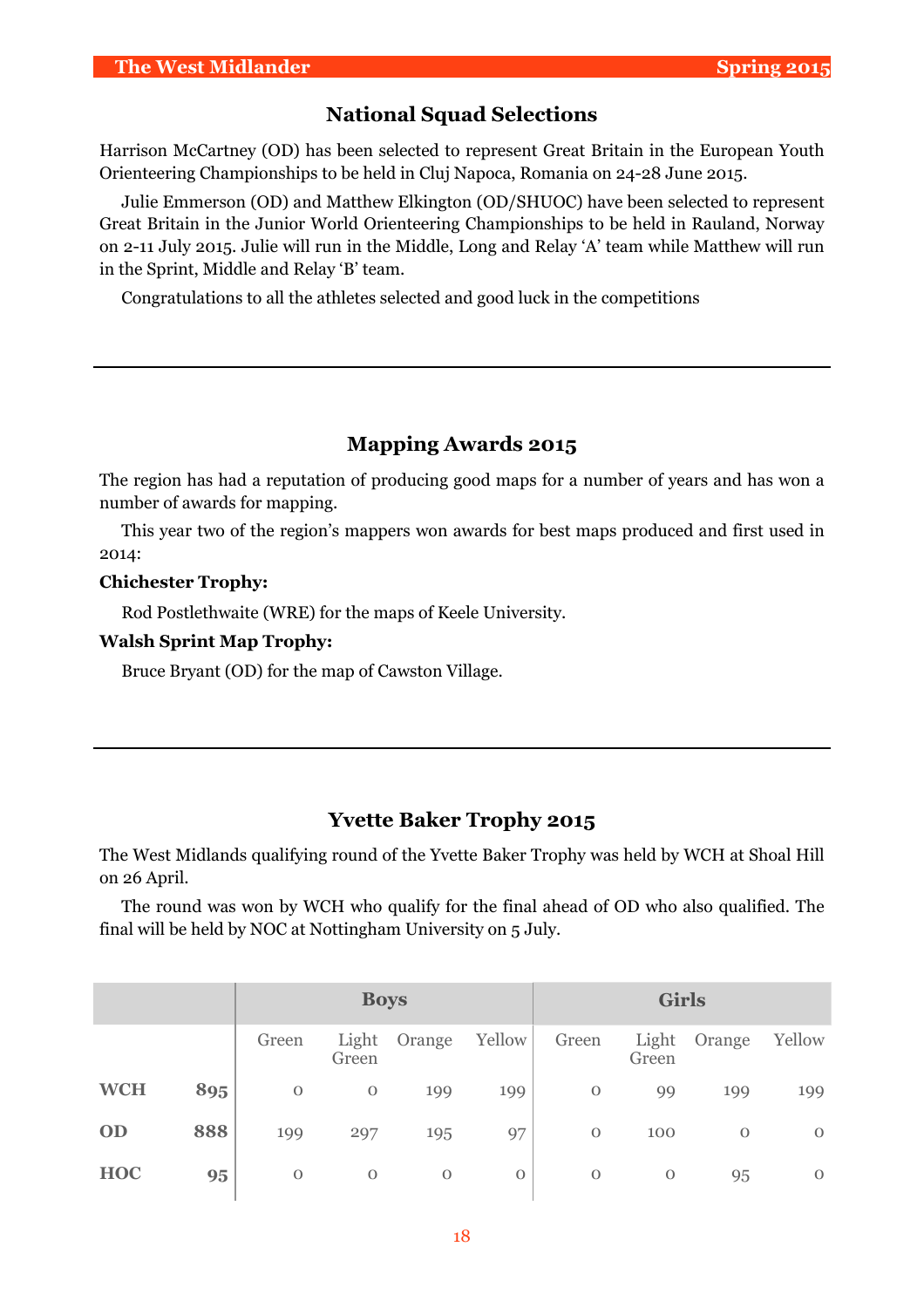# **The West Midlands League 2015**

|             | 1. OD 6029             |                 |     |             | 2. WRE 5095           |                 |     |               | 3. HOC 4904               |                 |     |
|-------------|------------------------|-----------------|-----|-------------|-----------------------|-----------------|-----|---------------|---------------------------|-----------------|-----|
| Α           | Sam Leadley            | M <sub>16</sub> | 494 | А           | Jamie Grimsdale       | M18             | 366 | А             | Arthur Mitchell           | $M_{10}$        | 356 |
| Α           | Pippa Smart            | W <sub>12</sub> | 450 | А           | Molly Parker          | W <sub>14</sub> | 131 | А             | Sebastian Mitchell        | M <sub>12</sub> | 327 |
| B           | Chris McCartney        | M <sub>45</sub> | 430 | B           | Tony Callow           | M <sub>45</sub> | 373 | B             | Ian Hopkins               | M <sub>45</sub> | 432 |
| B           | Kin Kwan Kok           | M20             | 356 | B           | Clive Richardson      | M <sub>45</sub> | 296 | B             | Adrian Bailey             | M <sub>45</sub> | 211 |
| С           | David Leadley          | M <sub>50</sub> | 467 | $\mathbf C$ | Richard Pay           | M <sub>50</sub> | 371 | $\mathcal{C}$ | John Leeson               | M <sub>55</sub> | 372 |
| С           | Mike Snell             | M55             | 391 | С           | Andrew Clough         | M <sub>55</sub> | 347 | $\mathcal{C}$ | Andrew White              | M <sub>55</sub> | 312 |
| D           | Lesley Ross            | W <sub>45</sub> | 400 | D           | Diane Jacks           | W <sub>45</sub> | 400 | D             | Marian White              | W <sub>55</sub> | 414 |
| D           | Liz Phillips           | W <sub>50</sub> | 300 | D           | Helen Corrin          | W <sub>35</sub> | 359 | D             | Julie Evans               | W45             | 215 |
| Ε           | Robert Brandon         | M65             | 454 | Ε           | Lawrence Jones        | M <sub>60</sub> | 456 | Ε             | Alison Sloman             | W75             | 372 |
| Ε           | Janet Richardson       | W65             | 381 | Ε           | Derek Turner          | M75             | 412 | Ε             | Barry McGowan             | M65             | 358 |
| F           | Peter Markham          | M12             | 400 | F           | Roy Lindsell          | M <sub>70</sub> | 365 | F             | John Pearson              | M65             | 349 |
| F           | Florence Lunn          | W <sub>12</sub> | 385 | F           | Rod Postlethwaite     | M60             | 338 | F             | Eric Brown                | M65             | 314 |
| F           | <b>Barry Elkington</b> | M <sub>55</sub> | 381 | F           | Sharron Richardson    | W <sub>40</sub> | 300 | F             | Lesley Brown              | W65             | 308 |
| F           | Peter Carey            | M <sub>70</sub> | 375 | F           | <b>Adrian Pickles</b> | M <sub>55</sub> | 298 | F             | Alexander Mitchell        | M14             | 294 |
| F           | Thomas Chapple         | M10             | 365 | F           | Lesley Norton         | W70             | 283 | F             | Peter Merrill             | M50             | 270 |
|             |                        |                 |     |             |                       |                 |     |               |                           |                 |     |
|             | 4. WCH 4097            |                 |     |             | 5. POTOC 2191         |                 |     |               | 6. COBOC 1313             |                 |     |
| Α           | Henry Webb             | M14             | 228 | А           | Ellie Bales           | W16             | 100 | B             | Ian Gamlen                | M <sub>45</sub> | 452 |
| Α           | <b>Adam Mardling</b>   | M14             | 206 | А           | Ewan Lloyd            | M <sub>14</sub> | 96  | D             | <b>Yvonne Feasey</b>      | W <sub>50</sub> | 160 |
| B           | Simon Webb             | M40             | 343 | B           | Graham Pigott         | M <sub>21</sub> | 258 | Ε             | David Arnot               | M65             | 291 |
| B           | Allan Williams         | M <sub>45</sub> | 193 | B           | Martin Pigott         | M40             | 192 | Ε             | Ruth Lockley              | W60             | 272 |
| С           | Andrew Yeates          | M <sub>50</sub> | 345 | С           | Peter Munn            | M <sub>55</sub> | 68  | F             | Mick Sadler               | M65             | 138 |
| $\mathbf C$ | Ian Hughes             | M <sub>50</sub> | 197 | $\mathbf C$ | Gerry Riley           | M <sub>55</sub> | 68  |               |                           |                 |     |
| D           | Claire Bushnell        | W <sub>50</sub> | 359 | D           | Elizabeth Bales       | W <sub>50</sub> | 83  |               |                           |                 |     |
| D           | Carol Dredge           | W <sub>55</sub> | 321 | Ε           | Paul Graetz           | M65             | 400 |               |                           |                 |     |
| E           | Ray Collins            | M60             | 500 | E           | Marian Denham         | W65             | 200 |               |                           |                 |     |
| Ε           | Jonathan Howell        | M60             | 267 | F           | Barbara Farr          | W70             | 200 |               | Positions after 5 Events. |                 |     |
| F           | Cath Williams          | W <sub>40</sub> | 253 | F           | Robert Holdway        | M21             | 183 |               |                           |                 |     |
| F           | Alison Yeates          | W <sub>45</sub> | 248 | F           | Henry Morgan          | M60             | 160 |               |                           |                 |     |

F Christine Collins W55 237 F Judy Douglas W70 94 F Norman Hall M80 200 F Enys Lloyd M10 88

F Megan Colclough W14 200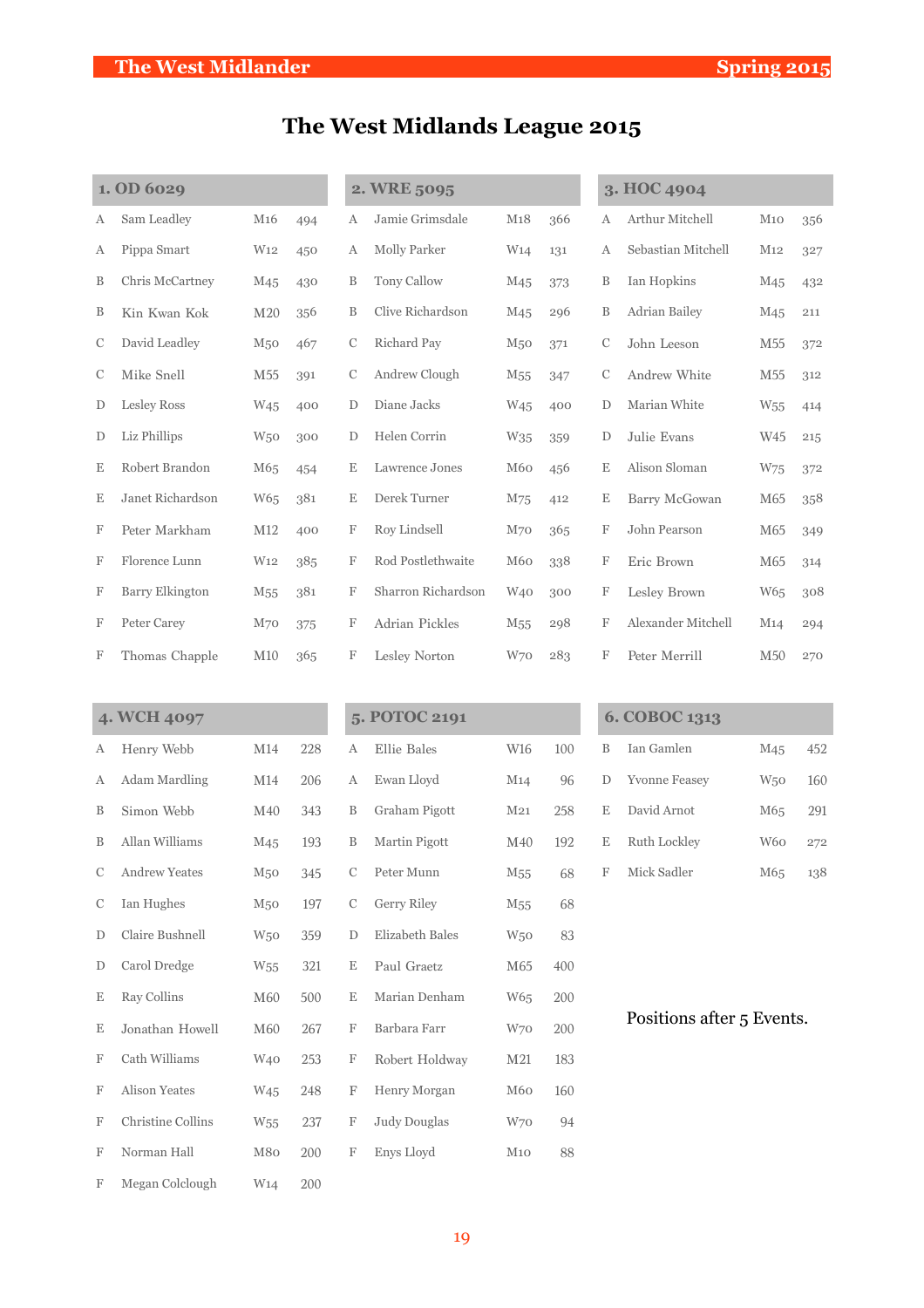| Jan 11 | <b>Hartshill Hayes</b> | <b>OD</b>  | Jun 21           | Brockhampton                | <b>HOC</b>   |
|--------|------------------------|------------|------------------|-----------------------------|--------------|
| Feb 7  | Longdon Wood           | <b>HOC</b> | Oct 4            | <b>Chatterley Whitfield</b> | <b>POTOC</b> |
| Feb 8  | The Wrekin             | <b>WRE</b> | Oct $25$         | Shoal Hill                  | <b>WCH</b>   |
| Mar 8  | Highgate Common        | <b>HOC</b> | Nov <sub>1</sub> | To be arranged              | <b>WRE</b>   |
| Mar 29 | Shugborough            | <b>WCH</b> | Dec 6            | Brandon Woods               | <b>OD</b>    |
| Jun 7  | Shuckburgh Hall        | <b>OD</b>  | Dec $13$         | Badgerslade                 | WCH          |

# **2015 Events**

# **Individual Class Leaders**

| M10              | Thomas Chapple         | OD           | 365 | W10             | <b>Esther Mardling</b>            | <b>WCH</b>       | 180 |
|------------------|------------------------|--------------|-----|-----------------|-----------------------------------|------------------|-----|
| M12              | Peter Markham          | OD           | 400 | W <sub>12</sub> | Pippa Smart                       | <b>OD</b>        | 450 |
| M14              | Felix Lunn             | OD           | 356 | W14             | Megan Colclough                   | <b>WCH</b>       | 200 |
| M <sub>16</sub>  | Sam Leadley            | OD           | 494 | W <sub>16</sub> | <b>Holly Hughes</b>               | <b>WCH</b>       | 166 |
| M <sub>1</sub> 8 | Jamie Grimsdale        | <b>WRE</b>   | 366 | W <sub>18</sub> | Gemma Cairns-Smith                | <b>WCH</b>       | 80  |
| M <sub>20</sub>  | Kin Kwan Kok           | <b>OD</b>    | 356 | W <sub>20</sub> |                                   |                  |     |
| M21              | Graham Pigott          | <b>POTOC</b> | 258 | W <sub>21</sub> | <b>Emily Garside</b>              | <b>WCH</b>       | 100 |
| M35              | <b>Alistair Powell</b> | OD           | 200 | W35             | Helen Corrin                      | <b>WRE</b>       | 359 |
| M <sub>40</sub>  | Simon Webb             | <b>WCH</b>   | 343 | W <sub>40</sub> | Sharron Richardson                | <b>WRE</b>       | 300 |
| M <sub>45</sub>  | Ian Gamlen             | COBOC        | 452 | W <sub>45</sub> | Diane Jacks<br><b>Lesley Ross</b> | <b>WRE</b><br>OD | 400 |
| M <sub>50</sub>  | David Leanly           | OD           | 467 | W <sub>50</sub> | <b>Claire Bushnell</b>            | <b>WCH</b>       | 359 |
| M <sub>55</sub>  | Mike Snell             | OD           | 391 | W <sub>55</sub> | Marian White                      | <b>HOC</b>       | 414 |
| <b>M60</b>       | <b>Ray Collins</b>     | <b>WCH</b>   | 500 | W <sub>60</sub> | <b>Ruth Lockley</b>               | COBOC            | 272 |
| M65              | Robert Brandon         | OD           | 454 | W65             | Janet Richardson                  | OD               | 381 |
| M70              | Peter Carey            | OD           | 375 | W70             | Lesley Norton                     | <b>WRE</b>       | 283 |
|                  | Derek Turner           | <b>WRE</b>   |     |                 | Alison Sloman                     | <b>HOC</b>       |     |
| M75              |                        |              | 412 | W75             |                                   |                  | 372 |
| M80              | Norman Hall            | <b>WCH</b>   | 200 | W80             |                                   |                  |     |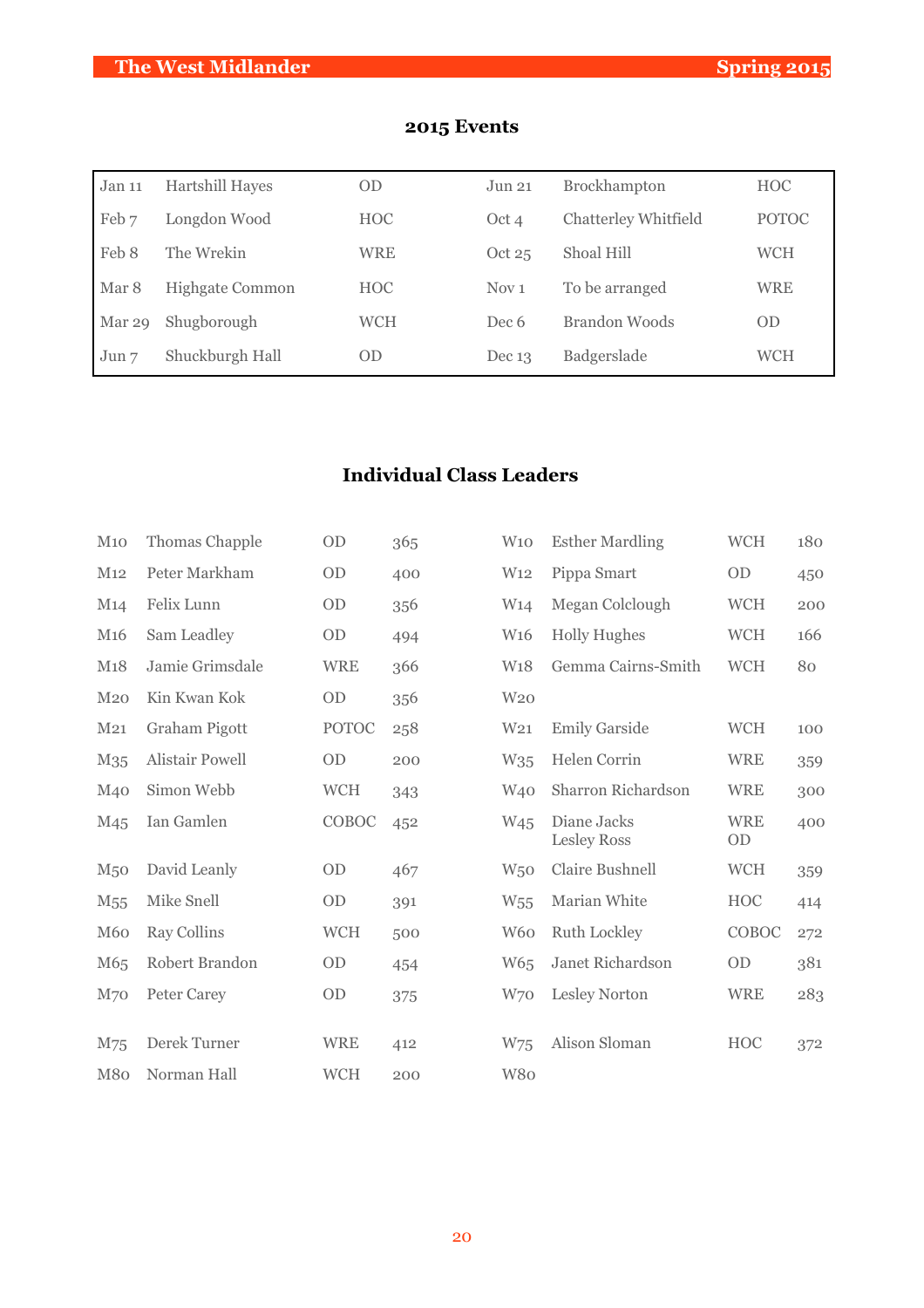# **OCTAVIAN DROOBERS**

The Orienteering Club for Warwickshire, Coventry & Solihull

# **West Midlands League Event and Club 50th Anniversary BBQ Shuckburgh Park, near Daventry, Warwickshire Sunday 7 June 2015**

**Venue:** Shuckburgh Park is a brand new venue situated on the A425 between Southam and Daventry. Map Ref SP497618, Postcode NN11 6DT. The entrance to the park is one mile east of Lower Shuckburgh and will be signed off the A425.

Parking: In the park and adjacent to assembly, start and finish. There will be a parking charge of £1 per car.

**Entries:** All entries will be on the day only. This is a change from the notice in the Droober Magazine.

**Cost:** Seniors £8; Juniors, full time students and seniors running White to Orange courses £3. Emit hire £1.

**Terrain:** Parkland and runnable woodland including three distinct hills with good contour features.

**Emit Punching:** We will be using the Emit system.

**Start times:** Starts will be from 10.30am until 12.30pm. Courses close at 2.30pm. We are expecting a good turnout for this event so please stagger your arrival and start time.

**Courses:** Brown, Blue, Green, Short Green, Light Green, Orange, Yellow and White.

**Map:** This new area has been mapped by Phil Kirk at a scale of 1:7500 with 5m contours.Map size is A4 on waterproof paper.

**Safety:** Competitors take part at their own risk. We advise runners to carry a whistle.

**Toilets:** In assembly area.

**Dogs:** Are welcome but must be kept on a lead at all times.

**Running Attire: Please wear your running strip from the 80's, 70's or even 60's if still decent !** 

**Prizes for the best dressed runners.**

**BBQ: We will be holding a BBQ after the event to celebrate 50 years of orienteering at Octavian Droobers. We would be pleased to welcome not only our own club members but also all our friends from neighbouring clubs and further afield.** 

**Please order your food before the event by email to [philkirk2929@gmail.com](mailto:philkirk2929@gmail.com) or text to 07785 777075. Please give your name, club and numbers attending (adult and child) plus any vegetarian requirements. The organiser would prefer to receive your food order by Sunday 31 May please.**

**Price: Adult £5 Child £3 (For the purpose of this exercise a child is someone under 12 years of age). Pay on the day. Please bring your own drinks. OD Juniors will be raising funds by selling celebration cakes.** 

**Acknowledgements:** We are grateful to Sir James Shuckburgh for permission to use the estate and to Tom Page, gamekeeper, for his assistance in staging this event.

Organiser: Phil Kirk (OD) Tel 01926 632189 mobile 07785 777075 (before 9pm) email: [philkirk2929@gmail.com](mailto:philkirk2929@gmail.com)

**Planner:** Sue Hallett

**Controller:** Kerstin Mitchell (Harlequins Orienteering Club)



*Celebrating 50 years 1965-2015*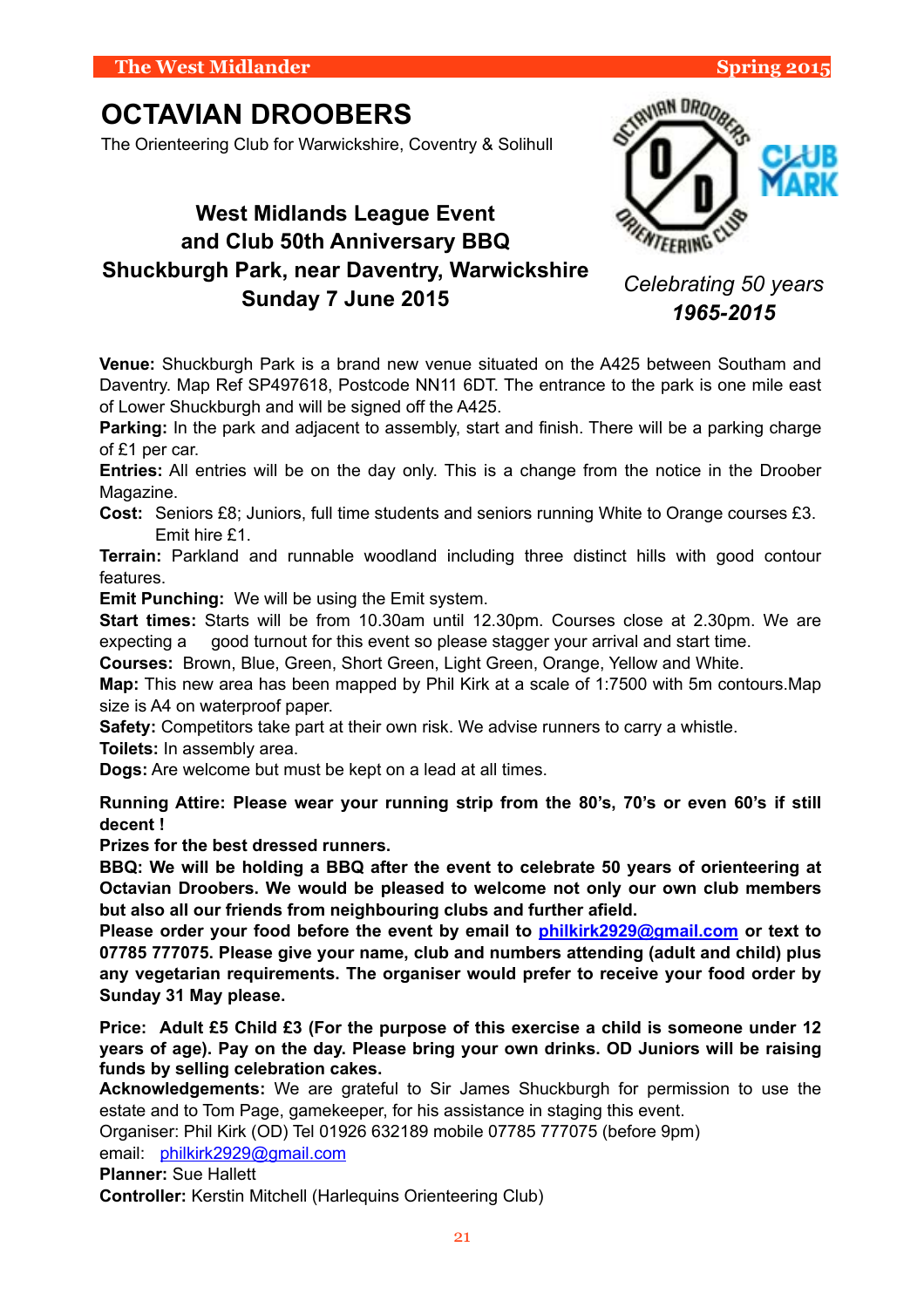# **WMOA Fixtures**

# **May to July 2015**

Please note all Fixtures are correct at the time of publishing. Please check club websites for further details.

#### **May**

| 12             | <b>WRE</b><br>Level D   | <b>WRE Summer Series 2</b><br><b>Brown Moss</b>                         | Whitchurch                | SJ563395             |
|----------------|-------------------------|-------------------------------------------------------------------------|---------------------------|----------------------|
| 13             | <b>OD</b><br>Level D    | <b>OD Local Event</b><br>Abbey Fields/Kenilworth Urban                  | Kenilworth                | SO878542             |
| 14             | <b>HOC</b><br>Level D   | <b>HOC Summer Evening Event (SEE)</b><br><b>Baggeridge Country Park</b> | Wombourne                 | SO898931             |
| 16             | <b>POTOC</b><br>Level C | <b>WMOA Schools Championship</b><br><b>Park Hall Country Park</b>       | Longton<br>Stoke-on-Trent | SJ926445             |
| 17             | <b>WCH</b><br>Level C   | <b>WCH Urban Event &amp; WMOA Urban</b><br>League Lichfield             | Lichfield                 |                      |
| 19             | <b>WRE</b><br>Level D   | <b>WRE Summer Series 3</b><br><b>Twemlows Wood</b>                      | Whitchurch                | SJ565350             |
| 20             | COBOC<br>Level D        | <b>COBOC Sevens</b><br><b>Clifton Road Outdoor Learning Centre</b>      | <b>Sutton Coldfield</b>   |                      |
| 20             | <b>OD</b><br>Level D    | <b>OD Local Event</b><br><b>Draycote Water</b>                          | Rugby                     | SP <sub>469692</sub> |
| 21             | <b>HOC</b><br>Level D   | <b>HOC Summer Evening Event (SEE)</b><br><b>Himley Hall</b>             | Wombourne                 | SO889916             |
| 23             | <b>HOC</b><br>Level B   | <b>Springtime in Shropshire</b><br><b>Brampton Bryan</b>                | Ludlow                    | SO <sub>365721</sub> |
| 24             | <b>WRE</b><br>Level B   | <b>Springtime in Shropshire</b><br><b>Stapeley and Rorrington</b>       |                           | SO311981             |
| 25             | <b>WRE</b><br>Level B   | <b>Springtime in Shropshire</b><br>Corndon                              |                           | SO311981             |
| 27             | <b>OD</b><br>Level D    | <b>OD Local Event</b><br><b>Kingsbury Water Park</b>                    | Tamworth                  | SP205958             |
| June           |                         |                                                                         |                           |                      |
| $\overline{2}$ | <b>WRE</b><br>Level D   | <b>WRE Summer Series 4</b><br><b>Bishops Wood</b>                       | Market Drayton            | SJ743308             |
| $\,3$          | <b>OD</b><br>Level D    | <b>OD Local Event</b><br><b>Coombe Abbey</b>                            | Coventry                  | SP <sub>404790</sub> |
| $\overline{4}$ | <b>HOC</b><br>Level D   | <b>HOC Summer Evening Event (SEE)</b><br><b>Cannon Hill Park</b>        | Birmingham                | SPo68837             |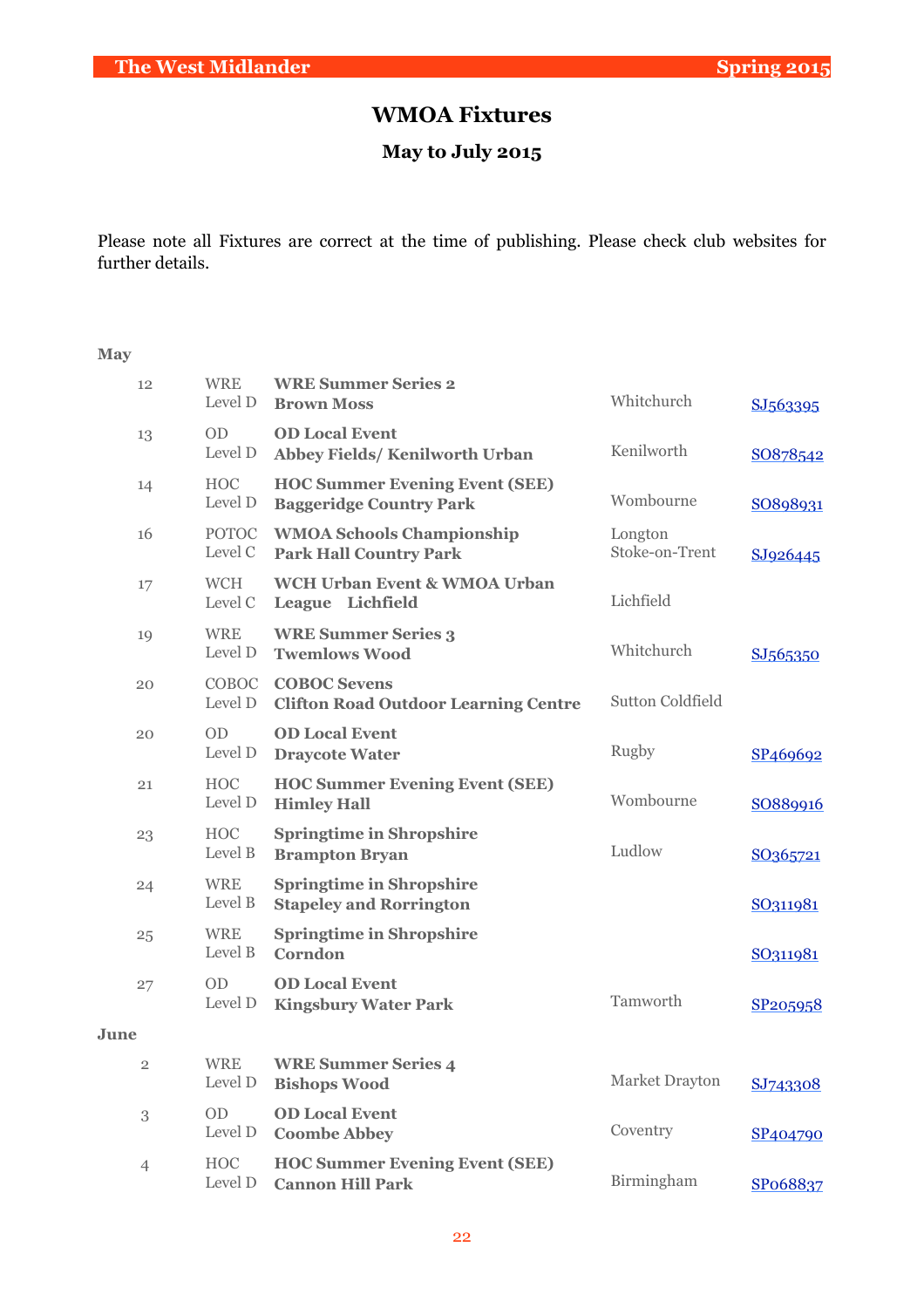| 6              | <b>POTOC</b><br>Level D | <b>POTOC Summer Park Series 1</b><br><b>Tunstall &amp; Burslem Parks</b> | Tunstall<br>Stoke-on-Trent |                      |
|----------------|-------------------------|--------------------------------------------------------------------------|----------------------------|----------------------|
| 7              | <b>OD</b><br>Level C    | <b>OD Colour-Coded &amp; WMOA League 6</b><br><b>Shuckburgh Park</b>     | Daventry                   | SP <sub>497618</sub> |
| 9              | <b>WRE</b><br>Level D   | <b>WRE Summer Series 5</b><br><b>Attingham Park</b>                      | Shrewsbury                 | SJ548100             |
| 10             | <b>OD</b><br>Level D    | <b>OD Local Event</b><br><b>Itchington Holt</b>                          | Harbury                    | SP374588             |
| 11             | <b>HOC</b><br>Level D   | <b>HOC June Jaunter</b><br><b>Clent Hills</b>                            | Halesowen                  | SO939805             |
| 16             | <b>WRE</b><br>Level D   | <b>WRE Summer Series 6</b><br><b>Shawbury Heath</b>                      | Shrewsbury                 | SJ544197             |
| 17             | <b>OD</b><br>Level D    | <b>OD Local Event</b><br><b>Hillfields Park</b>                          | Solihull                   | SP138780             |
| 18             | <b>HOC</b><br>Level D   | <b>HOC Summer Evening Event (SEE)</b><br><b>Gheuvelt Park</b>            | Worcester                  | SO844565             |
| 20             | <b>POTOC</b><br>Level D | <b>POTOC Summer Park Series 2</b><br><b>Florence and Longton Parks</b>   | Longton<br>Stoke-on-Trent  | SJ910419             |
| 21             | <b>HOC</b><br>Level C   | <b>HOC Colour-Coded &amp; WMOA League 7</b><br><b>Brockhampton</b>       | <b>Bromyard</b>            | SO681545             |
| 23             | <b>WRE</b><br>Level D   | <b>WRE Summer Series 7</b><br><b>The Ercall</b>                          | Telford                    | SJ638092             |
| 24             | COBOC<br>Level D        | <b>COBOC Sevens</b><br><b>Clifton Road Outdoor Learning Centre</b>       | <b>Sutton Coldfield</b>    |                      |
| 24             | <b>OD</b><br>Level D    | <b>OD Local Event</b><br><b>Sutton Park Gates Race</b>                   | <b>Sutton Coldfield</b>    | SP <sub>115963</sub> |
| 25             | <b>HOC</b><br>Level D   | <b>HOC Summer Evening Event (SEE)</b><br><b>Habberley Valley</b>         | Kidderminster              | SO802774             |
| 28             | <b>WRE</b><br>Level C   | <b>WRE Urban Event &amp; WMOA Urban</b><br>League Ludlow                 | Ludlow                     |                      |
| July           |                         |                                                                          |                            |                      |
| 1              | <b>OD</b><br>Level D    | <b>OD Local Event</b><br><b>Brueton and Malvern Park</b>                 | Solihull                   | SP <sub>162790</sub> |
| $\overline{2}$ | <b>HOC</b><br>Level D   | <b>HOC Summer Evening Event (SEE)</b><br><b>New Hall Valley Valley</b>   | <b>Sutton Coldfield</b>    | SP <sub>162790</sub> |
| 4              | <b>POTOC</b><br>Level D | <b>POTOC Summer Park Series 3</b><br><b>Brough Park</b>                  | Leek                       | SJ986568             |
| 7              | <b>WRE</b><br>Level D   | <b>WRE Summer Series 8</b><br><b>Nesscliffe Country Park</b>             | Shrewsbury                 | SJ385199             |
| 8              | <b>OD</b><br>Level D    | <b>OD Local Event</b><br><b>Pooley Country Park</b>                      | Atherstone                 | SK259033             |
| 9              | <b>HOC</b><br>Level D   | <b>HOC Summer Evening Event (SEE)</b><br><b>Birmingham City Centre</b>   | Birmingham                 |                      |